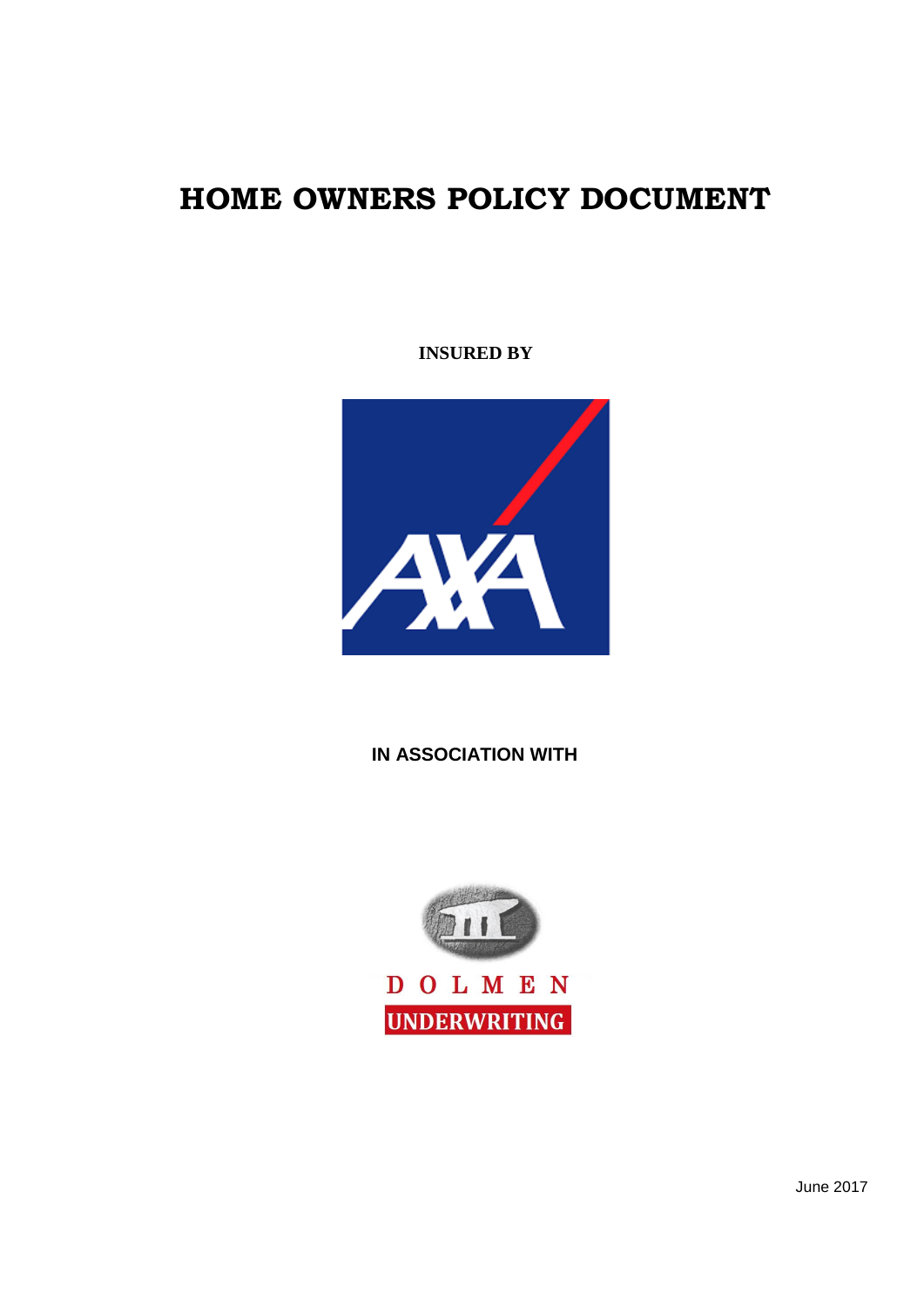In return for payment of the premium shown in the **schedule**, **we** agree to insure **you**, subject to the terms and conditions contained in or endorsed on this certificate, against loss or damage **you** sustain or legal liability **you** incur for accidents happening during the period shown in the **schedule**.

When drawing up this certificate, **we** have relied on the information and statements which **you** have provided in the proposal/statement of facts on the date shown in the **schedule**.

## **The insurance relates ONLY to those sections of the certificate which are shown in the schedule as being included.**

## SEVERAL LIABILITY NOTICE

The subscribing Insurer's obligations under contracts of insurance to which they subscribe are several and not joint and are limited solely to extend to their individual subscriptions. The subscribing Insurers are not responsible for the subscription of any co-subscribing Insurer who for any reason does not satisfy all or part of its obligations.

The written authority (which number is shown in the **schedule**) allows **Dolmen Insurance Brokers Limited T/A Dolmen Underwriting** to sign and issue this certificate on behalf of the insurer detailed in the authority.

Premiums are subject to Government Levy and/or contribution where applicable.

### **Insurance Act 1990**

All monies which become or may become payable by the Company under this policy shall in accordance with Section 93 of the Insurance Act 1936 by payable and paid in the Republic of Ireland.

### **Finance Act 1990**

Stamp duty has been or will be paid to the Revenue commissioners in accordance with the provisions of Section 113 of the Finance Act 1990.

All monies referred to and/or due under this Policy are expressed in and/or payable in Euro.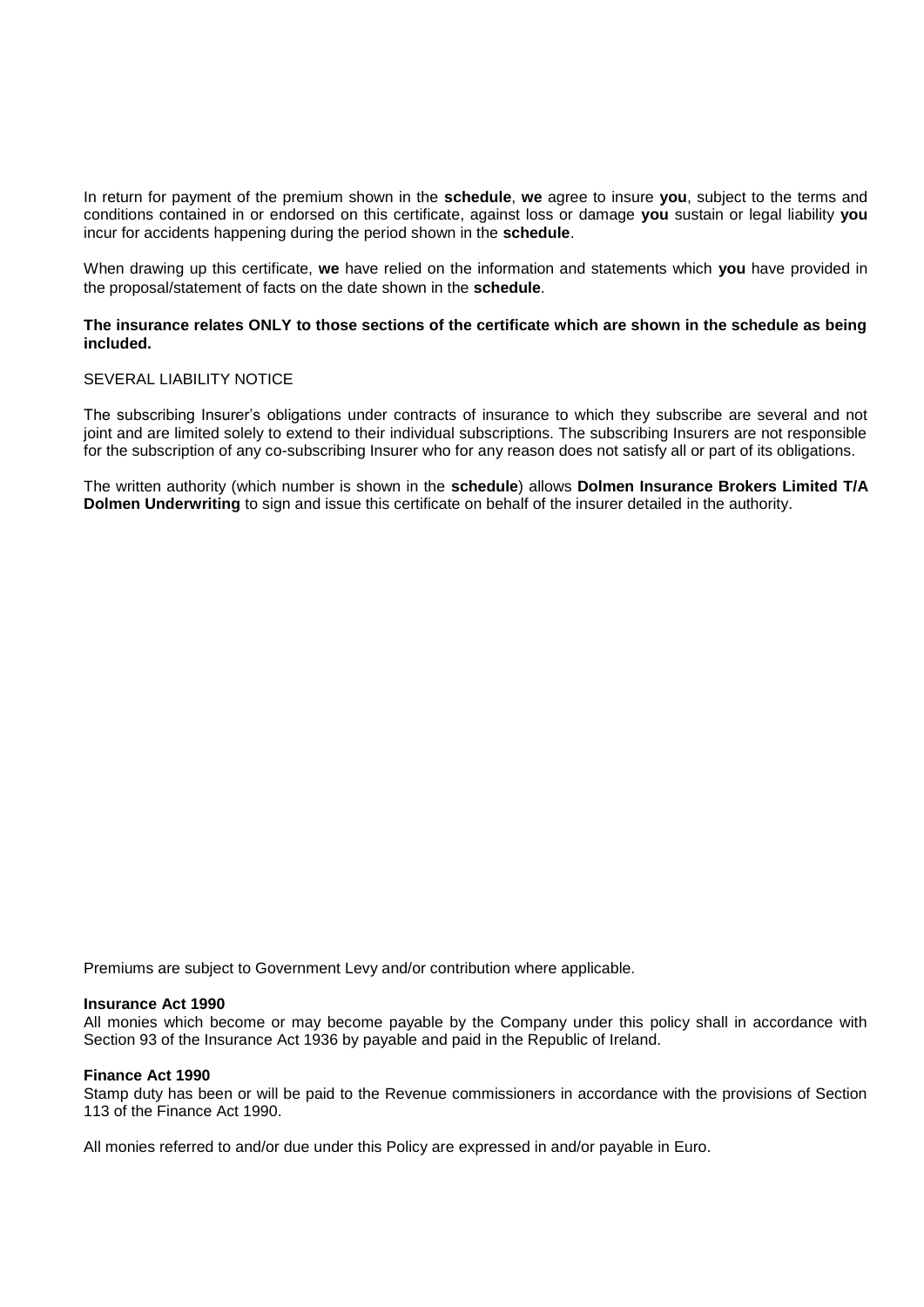## **Introduction**

*This certificate of insurance, schedule and any endorsement applying to your certificate form your Home Insurance document. This document sets out the conditions of the contract of insurance between you and us. You should keep it in a safe place.*

*Please read the whole document carefully. It is arranged in different sections. It is important that* 

- . *you are clear which sections you have requested and want to be included;*
- 0 *you understand what each section covers and does not cover;*
- $\bullet$ *you understand your own duties under each section and under the insurance as a whole.*

*Please contact your insurance agent immediately if this document is not correct or if you would like to ask any questions.*

*Wherever the following words appear in this insurance they will have the meanings shown below.*

| You / your / insured         | The person or persons named in the <b>schedule</b> and all members of their family who<br>permanently live in the <b>home</b> .                                                                                                                                                                                                                                                                                                                                                                                                                                                                                                                                                                                                                                                                                                                                                                                                                                                                                                                                                                                                           |  |  |
|------------------------------|-------------------------------------------------------------------------------------------------------------------------------------------------------------------------------------------------------------------------------------------------------------------------------------------------------------------------------------------------------------------------------------------------------------------------------------------------------------------------------------------------------------------------------------------------------------------------------------------------------------------------------------------------------------------------------------------------------------------------------------------------------------------------------------------------------------------------------------------------------------------------------------------------------------------------------------------------------------------------------------------------------------------------------------------------------------------------------------------------------------------------------------------|--|--|
| We / us / our/the insurer    | Axa Insurance dac.                                                                                                                                                                                                                                                                                                                                                                                                                                                                                                                                                                                                                                                                                                                                                                                                                                                                                                                                                                                                                                                                                                                        |  |  |
| <b>Your Insurance Agent</b>  | The insurance agent who placed this insurance on your behalf.                                                                                                                                                                                                                                                                                                                                                                                                                                                                                                                                                                                                                                                                                                                                                                                                                                                                                                                                                                                                                                                                             |  |  |
| <b>Schedule</b>              | The schedule is part of this insurance and contains details of you, the premises, the sums<br>insured, the <b>period of insurance</b> and the sections of this insurance which apply.                                                                                                                                                                                                                                                                                                                                                                                                                                                                                                                                                                                                                                                                                                                                                                                                                                                                                                                                                     |  |  |
| <b>Endorsement</b>           | A change in the terms and conditions of this insurance.                                                                                                                                                                                                                                                                                                                                                                                                                                                                                                                                                                                                                                                                                                                                                                                                                                                                                                                                                                                                                                                                                   |  |  |
| <b>Period of insurance</b>   | <b>The length of time for which this insurance is in force, as shown in the schedule and for which</b><br>you have paid and we have accepted a premium.                                                                                                                                                                                                                                                                                                                                                                                                                                                                                                                                                                                                                                                                                                                                                                                                                                                                                                                                                                                   |  |  |
| <b>Standard construction</b> | Built of brick, stone or concrete and roofed with slates, tiles, asphalt, metal or concrete.                                                                                                                                                                                                                                                                                                                                                                                                                                                                                                                                                                                                                                                                                                                                                                                                                                                                                                                                                                                                                                              |  |  |
| <b>Buildings</b>             | The <b>home</b> and its decorations<br>fixtures and fittings attached to the home<br>permanently installed swimming pools, tennis courts, drives, patios and terraces, walls,<br>gates and fences and fixed fuel tanks<br>you own or for which you are legally responsible within the premises named in the schedule.                                                                                                                                                                                                                                                                                                                                                                                                                                                                                                                                                                                                                                                                                                                                                                                                                     |  |  |
| <b>Premises</b>              | The address which is named in the <b>schedule</b> .                                                                                                                                                                                                                                                                                                                                                                                                                                                                                                                                                                                                                                                                                                                                                                                                                                                                                                                                                                                                                                                                                       |  |  |
| Home                         | The private dwelling of standard construction and the garages and outbuildings used for<br>domestic purposes at the premises shown in the schedule.                                                                                                                                                                                                                                                                                                                                                                                                                                                                                                                                                                                                                                                                                                                                                                                                                                                                                                                                                                                       |  |  |
| <b>Contents</b>              | Household goods and personal property, within the home, which are your property or which you<br>are legally responsible for.<br><b>Contents includes:</b>                                                                                                                                                                                                                                                                                                                                                                                                                                                                                                                                                                                                                                                                                                                                                                                                                                                                                                                                                                                 |  |  |
|                              | tenant's fixtures and fittings<br>radio and television aerials, satellite dishes, their fittings and masts which are attached<br>to the <b>home</b><br>property in the open but within the <b>premises</b> up to €650 in total (other than radio and<br>television aerials, satellite dishes, their fittings and masts which are attached to the<br>home)<br>money and credit cards up to €650 in total<br>visitors contents up to €1250 in total<br>deeds and registered bonds and other personal documents up to €750 in total<br><b>Wedding &amp; Christmas Gifts 10% of contents sum insured</b><br>gold, silver, gold and silver plated articles, jewellery and furs up to €5000 or 20% of the<br>sum insured for contents whichever is less, within the private dwelling<br>domestic oil in fixed fuel oil tanks up to €750<br><b>Contents</b> does NOT include:<br>motor vehicles (other than garden machinery) caravans, trailers or watercraft or their<br>accessories<br>any living creature<br>any part of the buildings<br>any property held or used for business purposes<br>any property insured under any other insurance. |  |  |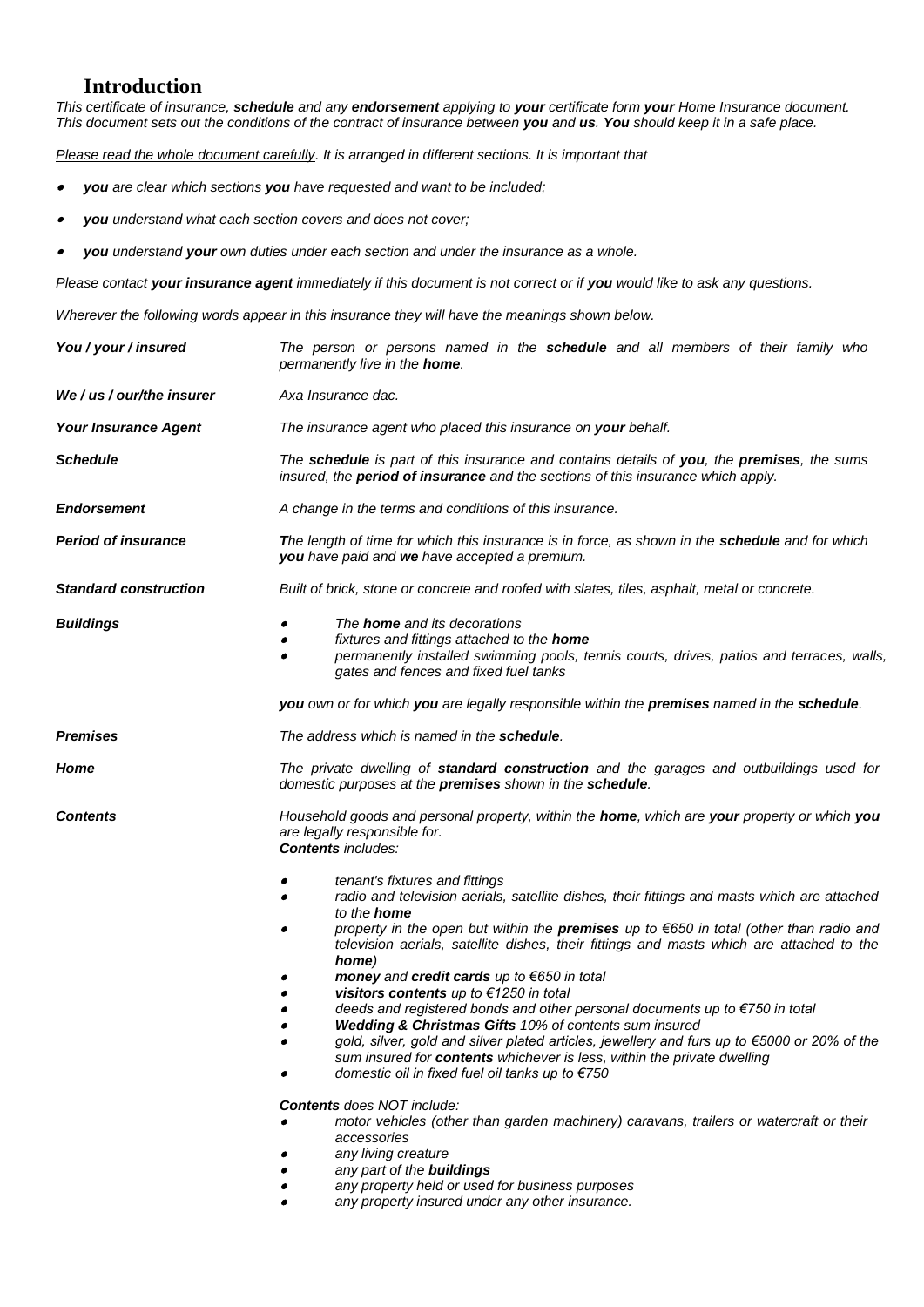| <b>Bodily injury</b>        | <b>Bodily injury</b> includes death or disease.                                                                                                                                                                                                                                                |  |  |
|-----------------------------|------------------------------------------------------------------------------------------------------------------------------------------------------------------------------------------------------------------------------------------------------------------------------------------------|--|--|
| <b>Sanitary ware</b>        | Washbasins, sinks, bidets, lavatory pans and cisterns, shower<br>trays, shower screens, baths and bath panels.                                                                                                                                                                                 |  |  |
| <b>Valuables</b>            | jewellery<br>furs<br>gold, silver and silver plated articles<br>pictures.<br>$\bullet$                                                                                                                                                                                                         |  |  |
| <b>Personal possessions</b> | Clothing, baggage, sports equipment and other similar items normally carried about the person<br>and all of which belong to you                                                                                                                                                                |  |  |
|                             | Personal possessions does NOT include:<br>money and credit cards<br>pedal cycles.                                                                                                                                                                                                              |  |  |
| <b>Money</b>                | current legal tender, cheques, postal and money orders<br>postage stamps not forming part of a stamp collection<br>savings stamps and savings certificates, travellers' cheques<br>premium bonds, luncheon vouchers and gift tokens<br>$\bullet$<br>all held for private or domestic purposes. |  |  |
| <b>Credit Cards</b>         | credit cards, charge cards, debit cards, bankers cards and cash<br>dispenser cards.                                                                                                                                                                                                            |  |  |
| <b>Ireland</b>              | <b>Ireland</b> shall mean The Republic of Ireland                                                                                                                                                                                                                                              |  |  |
| <b>Europe</b>               | 'Europe' will include:<br>all Mediterranean Islands;<br>all countries with a Mediterranean shoreline;<br>the Canary Islands;<br>Madeira:<br>$\bullet$<br>and journeys between these countries.                                                                                                 |  |  |
| <b>Unoccupied</b>           | You have not been in the home overnight                                                                                                                                                                                                                                                        |  |  |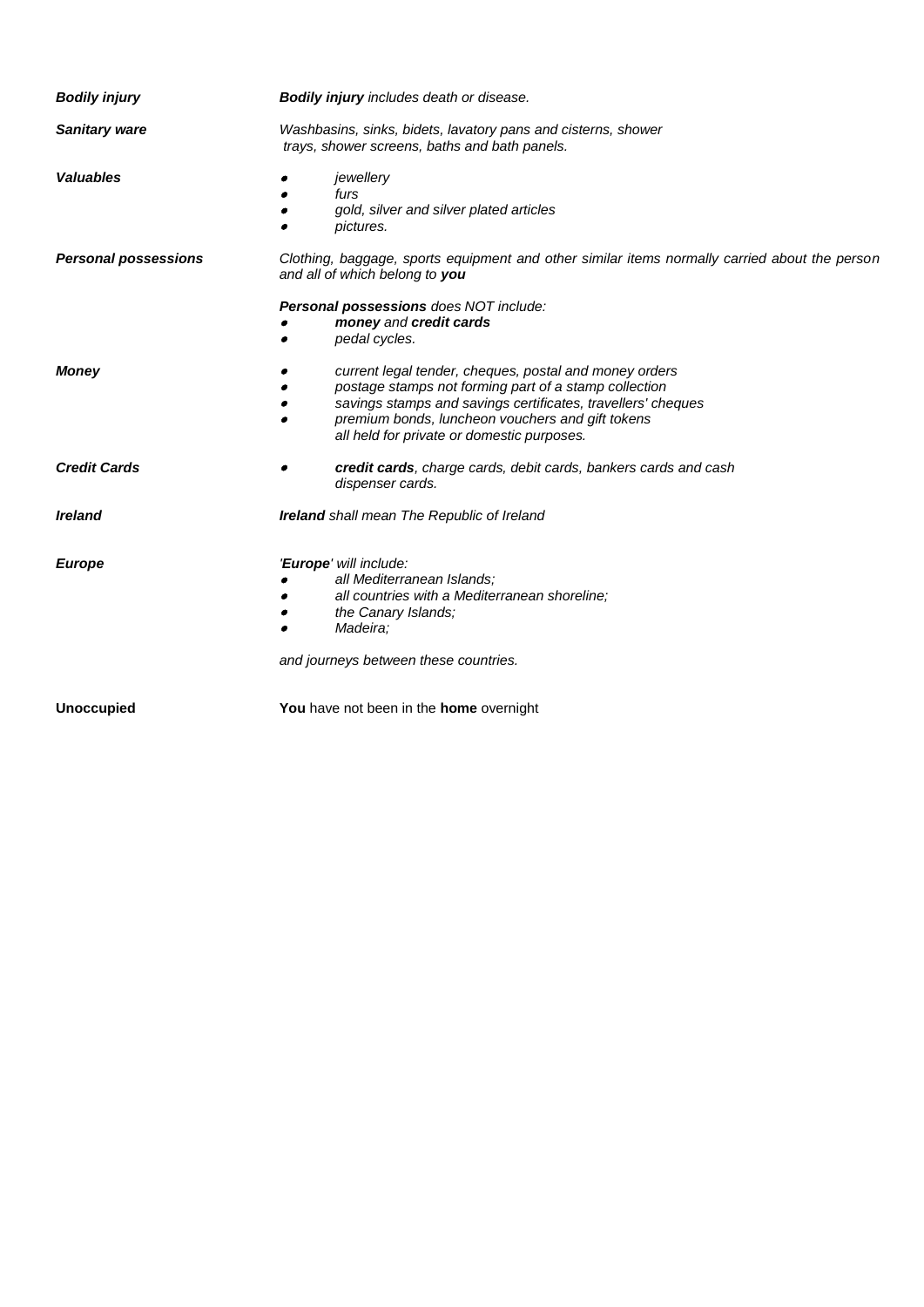## **General Conditions applicable to the whole of this insurance**

Each **home** included under this insurance is considered to be covered as if separately insured.

## **Your duties**

- 1. **You** must take all reasonable steps to prevent loss, damage or an accident and keep the **buildings** in a good state of repair
- 2. **You** must tell **your insurance agent** immediately if **you**
	- stop using the **home** as **your** permanent private residence, or
	- regularly leave the **home** unattended by day or by night.

when **we** receive this notice **we** have the option to change the conditions of this insurance.

3. **You** must tell **your insurance agent** before **you** start any conversions, extensions or other structural work to the **buildings**. When **we** receive this notice **we** have the option to change the conditions of this insurance.

If **you** fail to comply with any of the above duties this insurance may become invalid.

### **Cancellation clause**

- 1. **We** can cancel this insurance by giving **you** 30 days' notice in writing. Any return premium due to **you** will depend on how long this insurance has been in force.
- 2. **You** can also cancel this insurance at any time by writing to **your insurance agent**. Any return premium due to **you** will depend on how long this insurance has been in force and whether **you** have made a claim.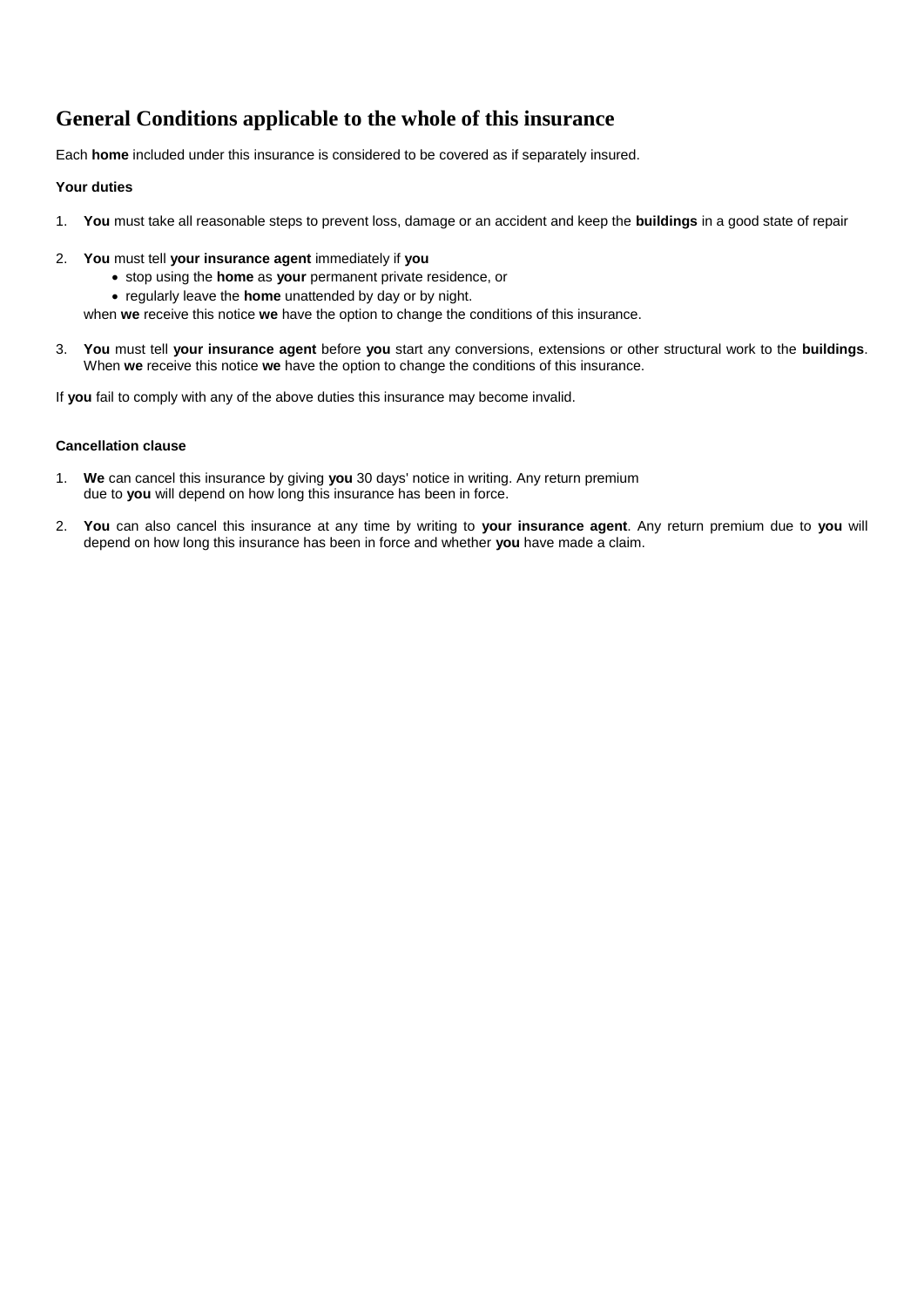## **General Exclusions applicable to the whole of this insurance**

### a) **Radioactive Contamination and Nuclear Assemblies Exclusion**

- 1. loss or destruction of or damage to any property whatsoever, or any loss or expenses whatsoever resulting or arising there from or any consequential loss
- 2. any legal liability of whatsoever nature

directly or indirectly caused by or contributed to by or arising from:-

- i) ionising radiations or contamination by radioactivity from any nuclear fuel or from any nuclear waste from the combustion of nuclear fuel,
- ii) the radioactive, toxic, explosive or other hazardous properties of any explosive nuclear assembly or nuclear component thereof.

### b) **War Exclusion**

any loss or damage or liability directly or indirectly occasioned by, happening through or in consequence of war, invasion, acts of foreign enemies, hostilities (whether war be declared or not), civil war, rebellion, revolution, insurrection, military or usurped power, or confiscation or nationalisation or requisition or destruction of or damage to property by or under the order of any government or public or local authority.

### c) **Date Change Clause**

We will not pay for any equipment, integrated circuit, computer chip, computer software and any other computer related equipment which fails to recognise correctly the date change to the year 2000 or any other date change.

### d) **Biological & Chemical Contamination**

1. Loss or destruction of or damage to any property whatsoever, or an loss or expenses whatsoever resulting or arising therefrom or any consequential loss;

- 2. Any legal liability of whatsoever nature;
- 3. Death or injury to any person;

Directly or indirectly caused by or contributed to by or arising from Biological or Chemical contamination due to or arising from;

Terrorism; and/or steps taken to prevent, suppress, control or reduce the consequences of an actual attempted, threatened, suspected or perceived terrorism.

For the purposes of this exclusion 'terrorism' means any act(s) of any person(s) or organisation(s) involving:

The causing, occasioning or threatening of harm of whatever nature and by whatever means; Putting the public or any section of the public in fear; In circumstances in which it is reasonable to conclude that the purpose(s) of the person(s) or organisation(s) concerned are wholly or partly of a political, religious, ideological or similar nature.

### e) **Electronic Data Exclusion Clause**

We will not pay for

- 1. Loss or destruction of or damage to any property whatsoever, or any loss or expenses whatsoever resulting or arising therefrom or any consequential loss;
- 2. Any legal liability of whatsoever nature

Directly or indirectly caused by or contributed to by or arising from

Computer viruses, erasure or corruption of electronic data; The failure of any equipment to correctly recognise the date or change of date;

For the purposes of this exclusion 'computer virus' means a corrupting instruction from an unauthorised source that propagates itself via a computer system or network.

### f) **Existing and Deliberate Damage**

We will not pay for loss or damage

- occurring before cover starts or arising from an event before cover starts
- caused deliberately by you or any member of your home
- due to consequential loss of any kind or description.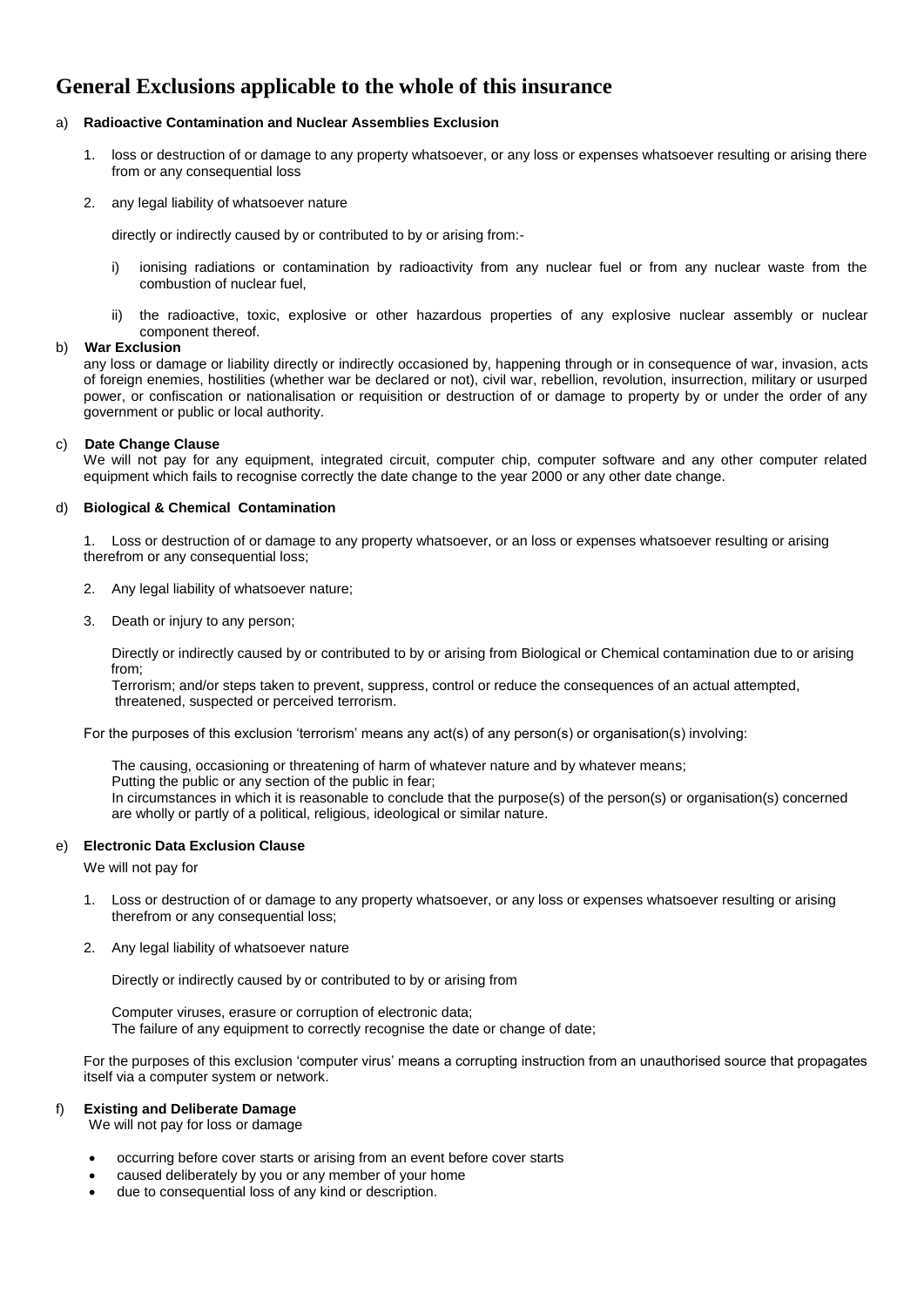## **Claims Conditions applicable to the whole of this insurance**

## **Your duties**

In the event of a claim or possible claim under this insurance

- 1. **you** must notify **your insurance agent** as soon as reasonably possible giving full details of what has happened.
- 2. **you** must provide **your insurance agent** with written details of what has happened within 30 days and provide any other information **we** may reasonably require.
- 3. **you** must immediately forward to **your insurance agent**, if a claim for liability is made against **you**, any letter, claim, writ, summons or other legal document **you** receive.
- 4. **you** must inform the Gardai as soon as reasonably possible following malicious acts, violent disorder, riots or civil commotion, theft, attempted theft or lost property.
- 5. **you** must not admit liability or offer or agree to settle any claim without **our** written permission.

If **you** fail to comply with any of the above duties this insurance may become invalid.

### **How we deal with your claim**

### 1. **Defence of claims**

**We** may

- take full responsibility for conducting, defending or settling any claim in **your** name.
- take any action **we** consider necessary to enforce **your** rights or **our** rights under this insurance.

### 2. **Other insurance**

**We** will not pay any claim if any loss, damage or liability covered under this insurance is also covered wholly or in part under any other insurance except in respect of any excess beyond the amount which would have been covered under such other insurance had this insurance not been effected.

This clause does not apply to fatal injury (section two-J).

### 3. **Fraudulent claims**

If **you**, or anyone acting on **your** behalf, makes a claim knowing it to be false or fraudulent in amount or in any other respect, this insurance shall be invalid and all claims shall be forfeited.

# **IN THE EVENT OF A CLAIM**

# **PLEASE CONTACT THE CLAIMS HELPLINE ON 01 8022220**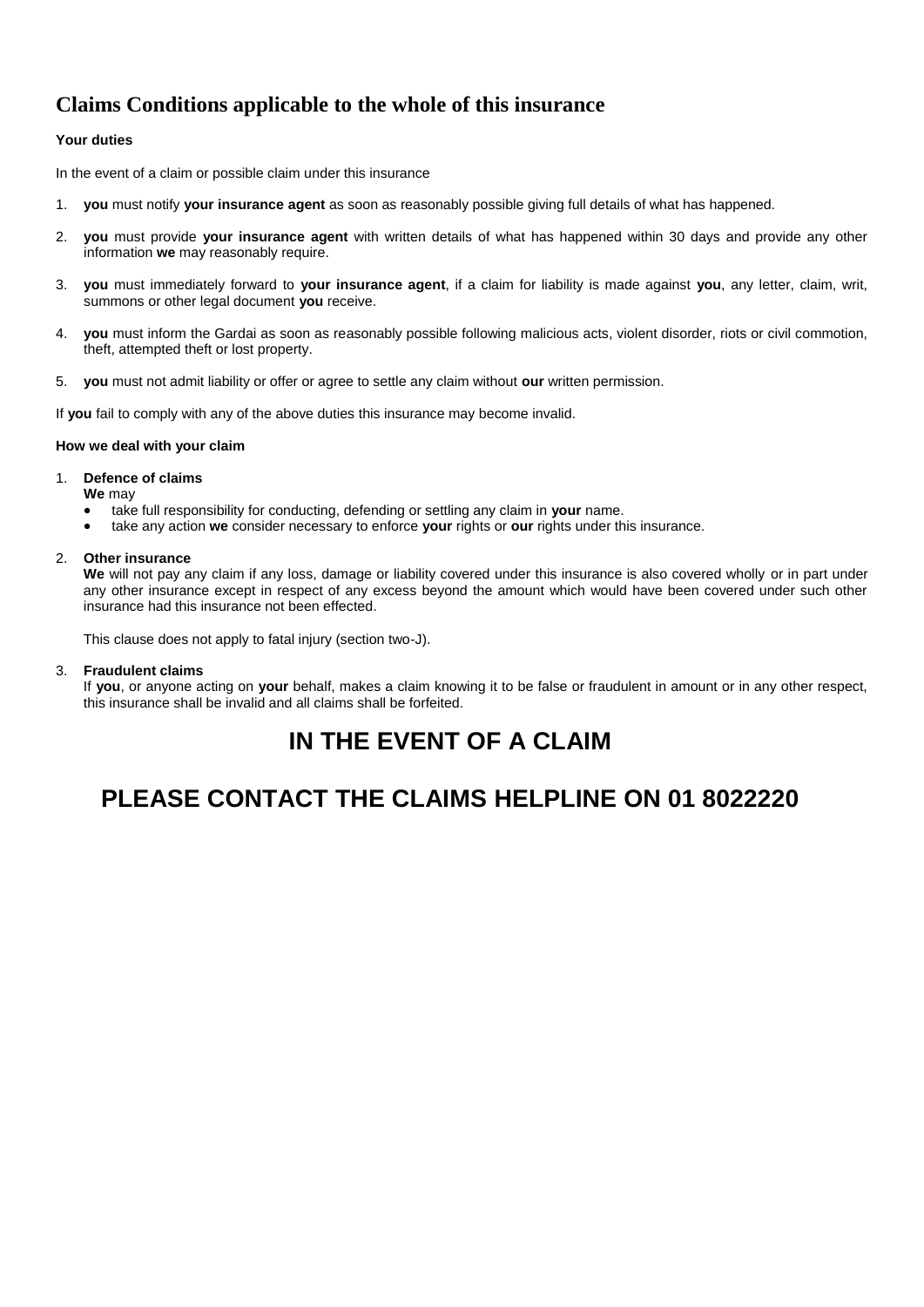# **Buildings**

| What is covered                                                                                                                                              | What is not covered                                                                                                                                                                                                                                                                                                                                                                                                                                                                                                                                                                                                                                                                                                                                                                                                                                                                                                                                                                                                                                                                                                                      |  |
|--------------------------------------------------------------------------------------------------------------------------------------------------------------|------------------------------------------------------------------------------------------------------------------------------------------------------------------------------------------------------------------------------------------------------------------------------------------------------------------------------------------------------------------------------------------------------------------------------------------------------------------------------------------------------------------------------------------------------------------------------------------------------------------------------------------------------------------------------------------------------------------------------------------------------------------------------------------------------------------------------------------------------------------------------------------------------------------------------------------------------------------------------------------------------------------------------------------------------------------------------------------------------------------------------------------|--|
| This insurance covers the <b>buildings</b> for loss or damage directly<br>caused by                                                                          | We will not pay                                                                                                                                                                                                                                                                                                                                                                                                                                                                                                                                                                                                                                                                                                                                                                                                                                                                                                                                                                                                                                                                                                                          |  |
| fire, smoke, lightning, explosion or earthquake<br>1.                                                                                                        | for smoke damage caused by fireplaces or smog from<br>agricultural or industrial operations                                                                                                                                                                                                                                                                                                                                                                                                                                                                                                                                                                                                                                                                                                                                                                                                                                                                                                                                                                                                                                              |  |
| aircraft and other flying devices or items dropped from them<br>2.                                                                                           |                                                                                                                                                                                                                                                                                                                                                                                                                                                                                                                                                                                                                                                                                                                                                                                                                                                                                                                                                                                                                                                                                                                                          |  |
| storm, flood or weight of snow<br>3.                                                                                                                         | for loss or damage caused by subsidence, heave or landslip<br>a)<br>other than as covered under number 9 of section one<br>for loss or damage to domestic fixed fuel-oil tanks in the<br>b)<br>open, swimming pools, tennis courts, drives, patios and<br>terraces, gates, fences & hedges                                                                                                                                                                                                                                                                                                                                                                                                                                                                                                                                                                                                                                                                                                                                                                                                                                               |  |
| Water escaping from, or frost damage to, a fixed water,<br>4.<br>drainage or heating installation, washing machine, dishwasher<br>or pipes                   | for loss or damage caused by subsidence, heave or landslip<br>a)<br>other than as covered under number 9 of Section one<br>for loss or damage to the component or appliance from<br>b)<br>which water escapes<br>for loss or damage resulting from domestic appliances other<br>C)<br>than those specifically detailed under this section of the<br>policy<br>for loss or damage resulting form egress of water from water<br>d)<br>beds or fish tanks<br>loss or damage caused by wear and tear, rust or gradual<br>e)<br>deterioration<br>for loss or damage to swimming pools<br>f)<br>for loss or damage to walls, ceilings, electrics, decoration<br>g)<br>and tiles caused by egress of water from shower units and<br>baths through seals and grouting.<br>for loss or damage while the home is not furnished enough<br>h)<br>to be normally lived in or unoccupied for more than 35<br>consecutive days<br>for loss or damage resulting from accidental overflow of<br>i)<br>sanitary ware other than as covered under an accidental<br>damage extension to the policy.<br>for loss or damage caused by faulty workmanship<br>j) |  |
| 5.<br>escape of oil from a fixed domestic oil-fired heating<br>installation and smoke damage caused by a fault in any fixed<br>domestic heating installation | for loss or damage due to wear and tear or any gradually<br>a)<br>operating cause<br>for loss or damage caused by faulty workmanship<br>b)<br>for remediation to a standard which will pose a risk to health<br>C)<br>or property or carried out by a contractor not approved by us<br>for loss or damage while the home is not furnished enough<br>d)<br>to be normally lived in or unoccupied for more than 35<br>consecutive days                                                                                                                                                                                                                                                                                                                                                                                                                                                                                                                                                                                                                                                                                                     |  |
| theft or attempted theft<br>6.                                                                                                                               | for loss or damage while the home is not furnished enough<br>a)<br>to be normally lived in or unoccupied for more than 35<br>consecutive days<br>for loss or damage while the home is lent, let or sublet<br>b)<br>unless the loss or damage follows a violent and forcible<br>entry<br>for loss or damage caused by You or Your Household<br>C)                                                                                                                                                                                                                                                                                                                                                                                                                                                                                                                                                                                                                                                                                                                                                                                         |  |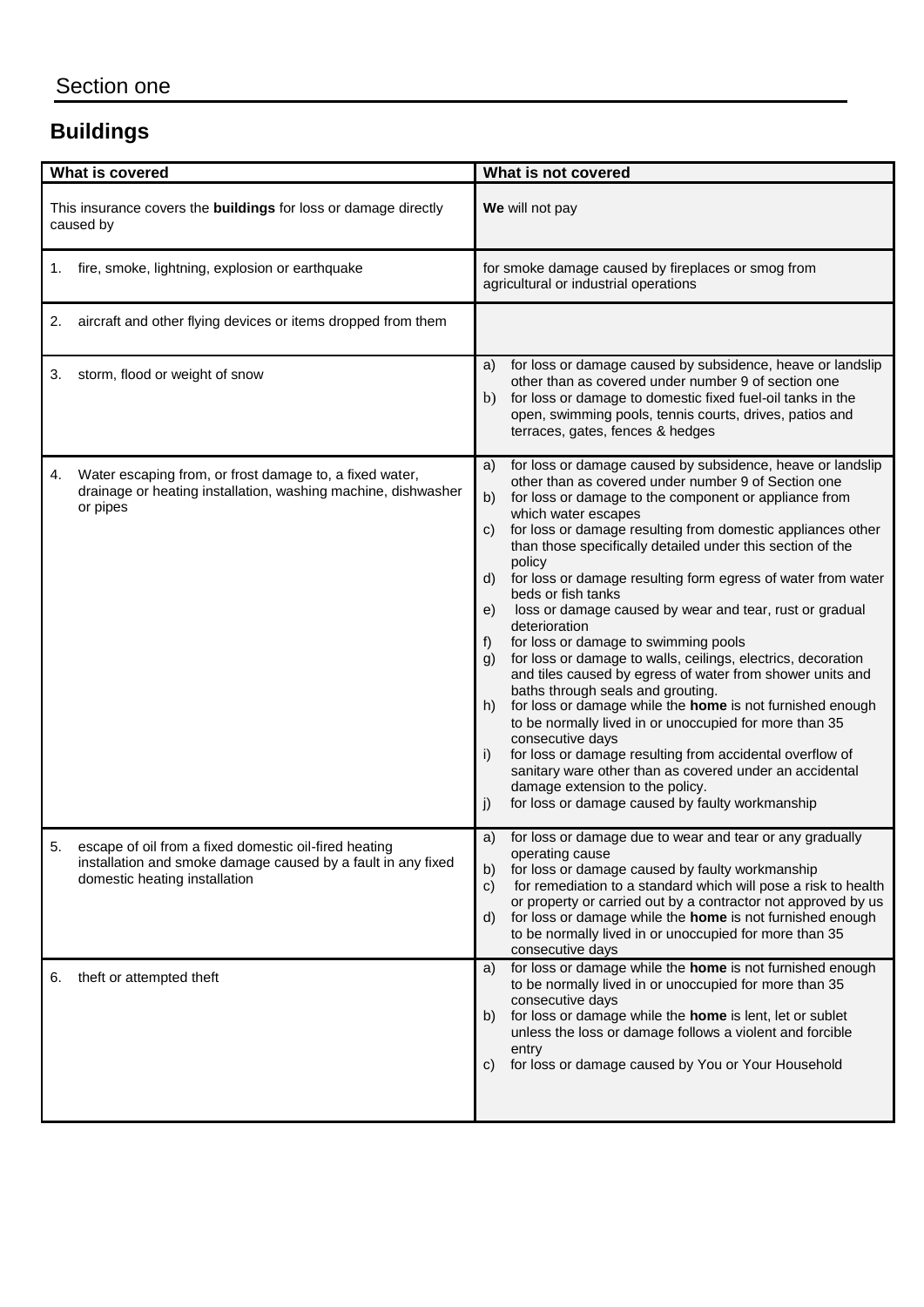# **Buildings (continued)**

| 7. | collision by any vehicle or animal                                                                                     | a)                                               | for loss or damage caused by domestic pets.                                                                                                                                                                                                                                                                                                                                                                                                                                                                                                                                                                                                                                                                                                                                                                                                                                                                                                                             |
|----|------------------------------------------------------------------------------------------------------------------------|--------------------------------------------------|-------------------------------------------------------------------------------------------------------------------------------------------------------------------------------------------------------------------------------------------------------------------------------------------------------------------------------------------------------------------------------------------------------------------------------------------------------------------------------------------------------------------------------------------------------------------------------------------------------------------------------------------------------------------------------------------------------------------------------------------------------------------------------------------------------------------------------------------------------------------------------------------------------------------------------------------------------------------------|
| 8. | Riot, violent disorder, strike, labour disturbance, civil<br>commotion or malicious damage and vandalism               | a)<br>b)<br>$\mathbf{C}$                         | for loss or damage while the home is not furnished enough<br>to be normally lived in or unoccupied for more than 35<br>consecutive days<br>for loss or damage, swimming pools, tennis courts, drives,<br>patios and terraces, gates, fences, hedges lawns, trees<br>shrubs, plants & walls<br>by any person lawfully on the premises or any person<br>invited on the premises by you or a member of your<br>household                                                                                                                                                                                                                                                                                                                                                                                                                                                                                                                                                   |
| 9. | subsidence or heave of the site upon which the buildings<br>stand or landslip                                          | a)<br>b)<br>d)<br>e)<br>f)<br>$\mathsf{q}$<br>h) | for loss or damage to domestic fixed fuel-oil tanks,<br>swimming pools, tennis courts, drives, patios and terraces,<br>walls, gates and fences unless the private dwelling is also<br>affected at the same time by the same event<br>for loss or damage to solid floors unless the walls of the<br>private dwelling are damaged at the same time by the<br>same event<br>c) for loss or damage arising from faulty design, specification,<br>workmanship or materials<br>for loss or damage which compensation has been<br>provided for or would have been but for the existence of<br>this insurance under any contract or a guarantee or by<br>law<br>the first $\epsilon$ 2,500 of every claim<br>for loss or damage caused by coastal erosion<br>for loss or damage whilst the <b>buildings</b> are undergoing<br>any structural repairs, alterations or extensions<br>for damage caused by bedding down of new structures of<br>settlement of newly made up ground |
|    | 10. breakage or collapse of fixed radio and television aerials, fixed<br>satellite dishes and their fittings and masts | a)<br>b)                                         | for loss or damage to radio and television aerials, satellite<br>dishes, their fittings and masts<br>any amount exceeding €2,000 any one loss any item fixed<br>above 35 feet from the ground                                                                                                                                                                                                                                                                                                                                                                                                                                                                                                                                                                                                                                                                                                                                                                           |
|    | 11. falling trees, telegraph poles or lamp-posts                                                                       | a)<br>b)                                         | for loss or damage caused by trees being cut down or cut<br>back within the premises<br>for loss or damage to gates and fences unless the Private<br>Dwelling House is affected by the same event                                                                                                                                                                                                                                                                                                                                                                                                                                                                                                                                                                                                                                                                                                                                                                       |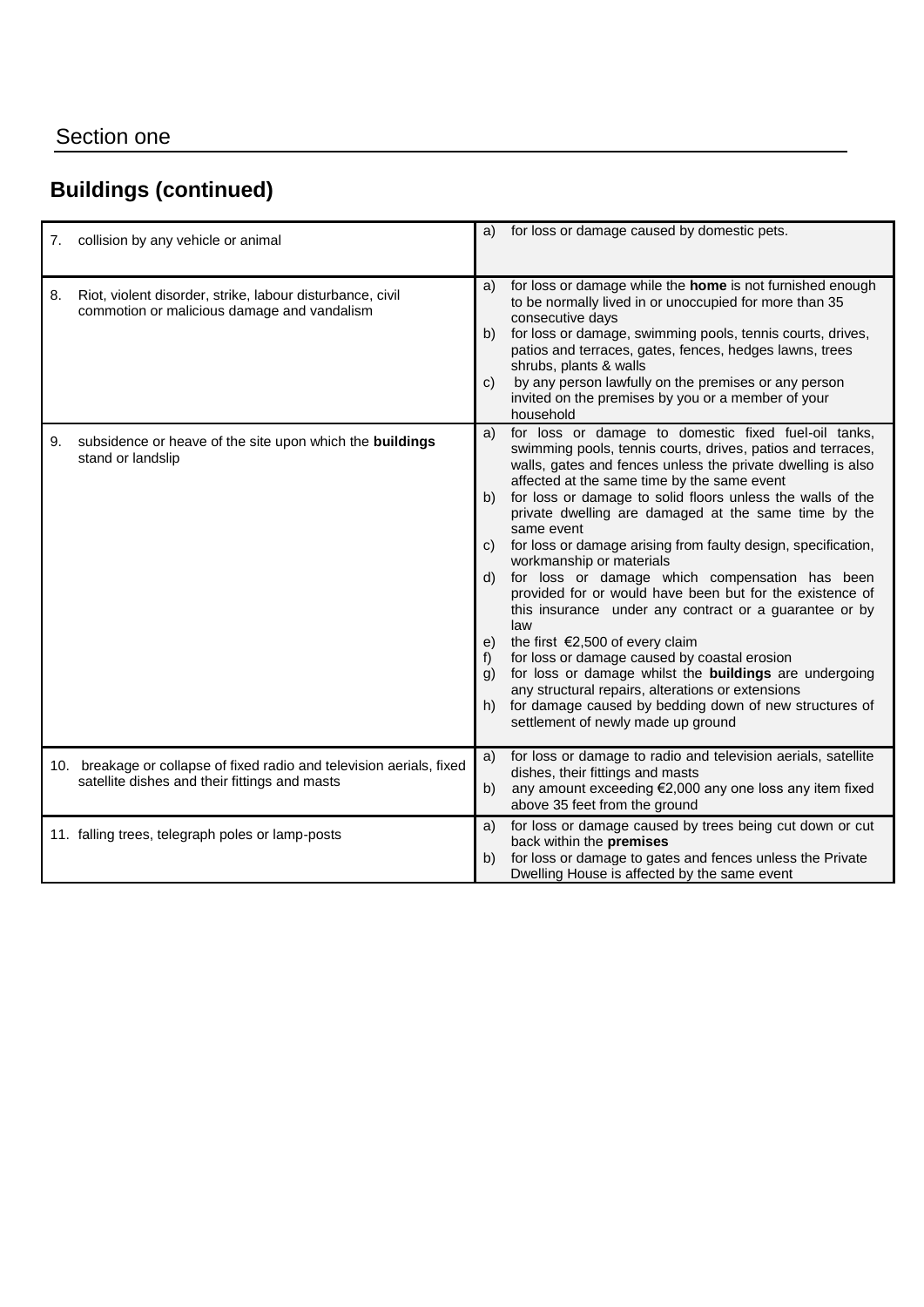# **Buildings (continued)**

| What is covered                                                                                                                                                                                                                                                                                                                                                                                                           | What is not covered                                                                                                                                                                                                                                 |
|---------------------------------------------------------------------------------------------------------------------------------------------------------------------------------------------------------------------------------------------------------------------------------------------------------------------------------------------------------------------------------------------------------------------------|-----------------------------------------------------------------------------------------------------------------------------------------------------------------------------------------------------------------------------------------------------|
| This section of the insurance also covers                                                                                                                                                                                                                                                                                                                                                                                 | We will not pay                                                                                                                                                                                                                                     |
| the cost of repairing accidental damage to<br>A)<br>fixed glass and double glazing (including the cost of<br>replacing frames)<br>solar panels<br>$\bullet$<br>sanitary ware<br>ceramic hobs<br>$\bullet$<br>all forming part of the buildings                                                                                                                                                                            | a) for loss or damage while the home is not furnished enough<br>to be normally lived in or unoccupied for more than 35<br>consecutive days                                                                                                          |
| <b>Damage to Underground Services</b><br>B)<br>The cost of repairing accidental damage to<br>domestic oil pipes<br>$\bullet$<br>underground water-supply pipes<br>$\bullet$<br>underground sewers, drains and septic tanks<br>٠<br>underground gas pipes<br>$\bullet$<br>underground cables<br>$\bullet$<br>which you are legally responsible for                                                                         | for loss or damage due to wear and tear, rust or any<br>a)<br>gradually operating cause or frost.<br>for loss or damage caused by faulty materials, design,<br>b)<br>workmanship, or as a consequence of any alterations,<br>renovations or repairs |
| loss of rent due to you which you are unable to recover<br>C)<br>$\bullet$<br>additional costs of alternative accommodation,<br>substantially the same as your existing accommodation,<br>which you have to pay for while the buildings cannot be<br>lived in following loss or damage which is covered under<br>section one                                                                                              | any amount over 20% of the sum insured for the buildings<br>damaged or destroyed                                                                                                                                                                    |
| expenses you have to pay and which we have agreed in<br>D)<br>writing for<br>architects', surveyors', consulting engineers' and legal<br>$\bullet$<br>fees<br>the cost of removing debris and making safe the building<br>$\bullet$<br>costs you have to pay in order to comply with any<br>Government or local authority requirements<br>following loss or damage to the buildings which is covered<br>under section one | any expenses for preparing a claim or an estimate of loss<br>a)<br>or damage<br>any costs if Government or local authority requirements<br>b)<br>have been served on you before the loss or damage                                                  |
| Fire Brigade Charges - We will pay the cost of the charges<br>E)<br>made on you by a Local Authority in accordance with the Fire<br>Service Act 1981 for Fire Brigade attendance as the result of<br>any incident involving fire affecting the buildings in<br>circumstance which give rise to a valid claim under this policy                                                                                            | More than €1,000 in any period of insurance. If you claim for<br>such loss under sections one and two, we will not pay more<br>than $€1,000$ in total                                                                                               |
| <b>Trace&amp; Access</b><br>F)<br>We will pay the costs of removing and replacing any part of<br>the buildings necessary to repair a household heating and<br>water system which has caused an escape of water                                                                                                                                                                                                            | Loss or damage to the component or appliance from which the<br>water or oil escapes.<br>More than €750                                                                                                                                              |
| Sale of The Home<br>G)<br>anyone buying the home who will have the benefit of section<br>one until the sale is completed or the insurance ends,<br>whichever is sooner                                                                                                                                                                                                                                                    | if the buildings are insured under any other insurance                                                                                                                                                                                              |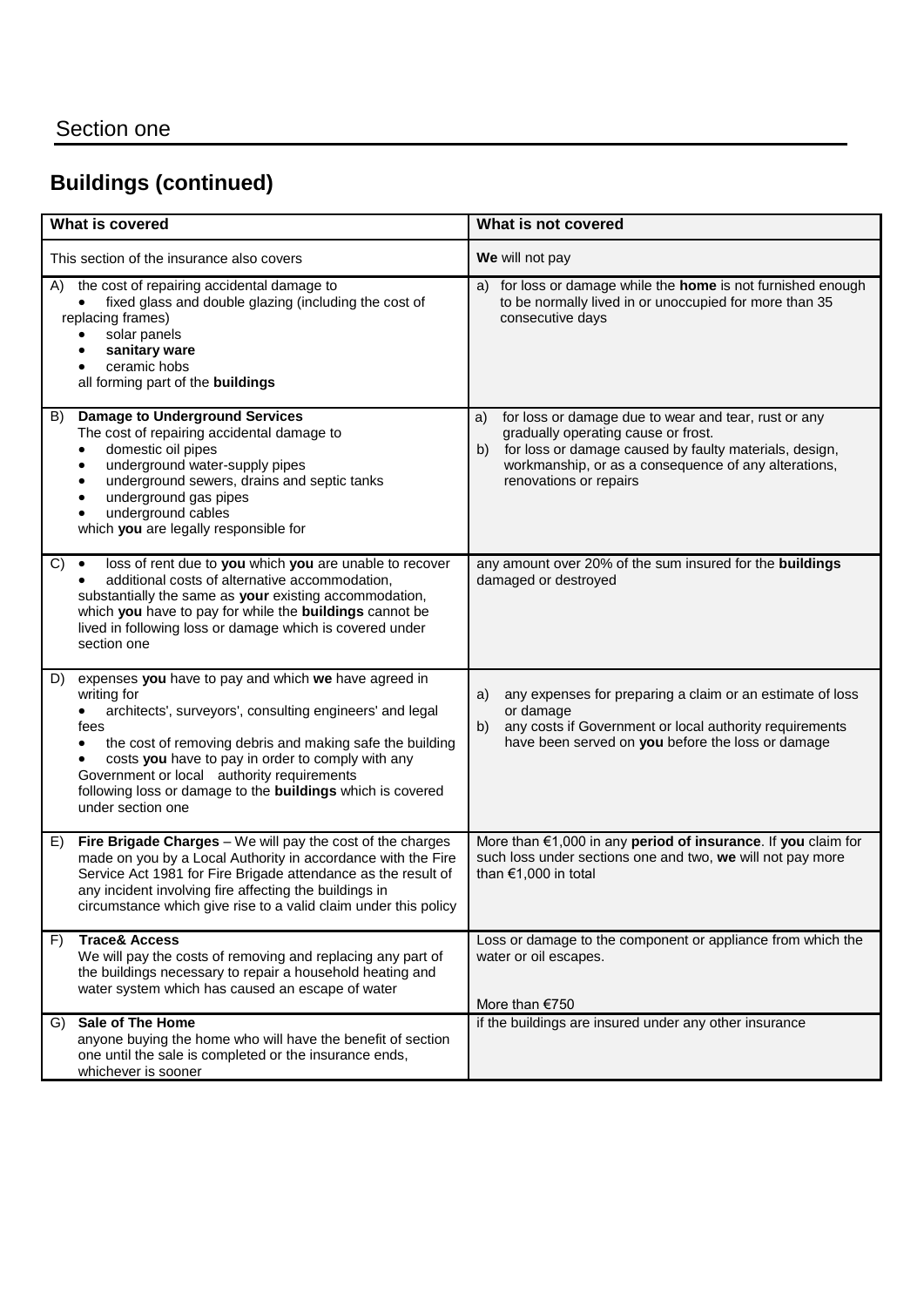## **Accidental damage to the buildings**

The following applies only if the **schedule** shows that Accidental Damage to the **buildings** is included.

| What is covered                           | What is not covered                                                                                                                                                                                                                                                                                                                                                                                                                                                                                                                                                                                                                                                                                                                                                                                                                                                                                                                                                                                                                                                                                                                                                                                                                                                          |  |
|-------------------------------------------|------------------------------------------------------------------------------------------------------------------------------------------------------------------------------------------------------------------------------------------------------------------------------------------------------------------------------------------------------------------------------------------------------------------------------------------------------------------------------------------------------------------------------------------------------------------------------------------------------------------------------------------------------------------------------------------------------------------------------------------------------------------------------------------------------------------------------------------------------------------------------------------------------------------------------------------------------------------------------------------------------------------------------------------------------------------------------------------------------------------------------------------------------------------------------------------------------------------------------------------------------------------------------|--|
| This extension covers the following       | We will not pay                                                                                                                                                                                                                                                                                                                                                                                                                                                                                                                                                                                                                                                                                                                                                                                                                                                                                                                                                                                                                                                                                                                                                                                                                                                              |  |
| accidental damage to the <b>buildings</b> | for loss or damage or any proportion of damage which we<br>a)<br>specifically exclude elsewhere under section one<br>for the buildings moving, settling, shrinking, collapsing or<br>b)<br>cracking<br>for loss or damage while the home is being altered,<br>C)<br>repaired, cleaned, maintained or extended<br>for loss or damage while the home is lent, let or sublet<br>d)<br>for the cost of general maintenance<br>e)<br>for loss or damage caused by wear and tear, infestation,<br>corrosion, damp, wet or dry rot, mould or frost or any other<br>gradually operating cause<br>for loss or damage arising from faulty design, specification,<br>g)<br>workmanship or materials<br>for loss or damage from mechanical or electrical faults or<br>h)<br>breakdown<br>for loss or damage caused by dryness, dampness, extremes<br>i)<br>of temperature or exposure to light)<br>for loss or damage to swimming pools, tennis courts, drives,<br>$\vert$ )<br>patios and terraces, walls, gates and fences and fuel tanks<br>for any loss or damage caused by or contributed to by or<br>k)<br>arising from any kind of pollution and/or contamination<br>for any loss or damage to outbuildings and garages which<br>$\mathbf{D}$<br>are not of standard construction |  |

Conditions that apply to section one (**buildings**) only

## **Settling claims**

How **we** deal with your claim

- 1. If **your** claim for loss or damage is covered under section one, **we** will pay the full cost of repair or reinstatement as long as:
	- the **buildings** were in a good state of repair immediately prior to the loss or damage and
	- the sum insured is enough to pay for full cost of rebuilding the **buildings** in their present form and
	- the damage has been repaired or loss has been reinstated.

**We** will take an amount off for wear and tear from the cost of any replacement or repair if immediately Before the loss or damage the **buildings** were not in good repair.

2. **We** will not pay the cost of replacing or repairing any undamaged parts of the **buildings** which form part of a pair, set, suite or part of a common design or function when the loss or damage is restricted to a clearly identifiable area or to a specific part.

### **Your** sum insured

3. **We** will not reduce the sum insured under section one after **we** have paid a claim as long as **you** agree to carry out **our** recommendations to prevent further loss or damage.

If **you** are under insured, which means the cost of rebuilding the **buildings** at the time of loss or damage is more than **your** sum insured for the **buildings**, then **we** will only pay a proportion of the claim. For example if **your** sum insured only covers one half of the cost of rebuilding the **buildings**, **we** will only pay one half of the cost of repair or replacement.

### Limit of insurance

**We** will not pay more than the sum insured for each **premises** shown in the **schedule**.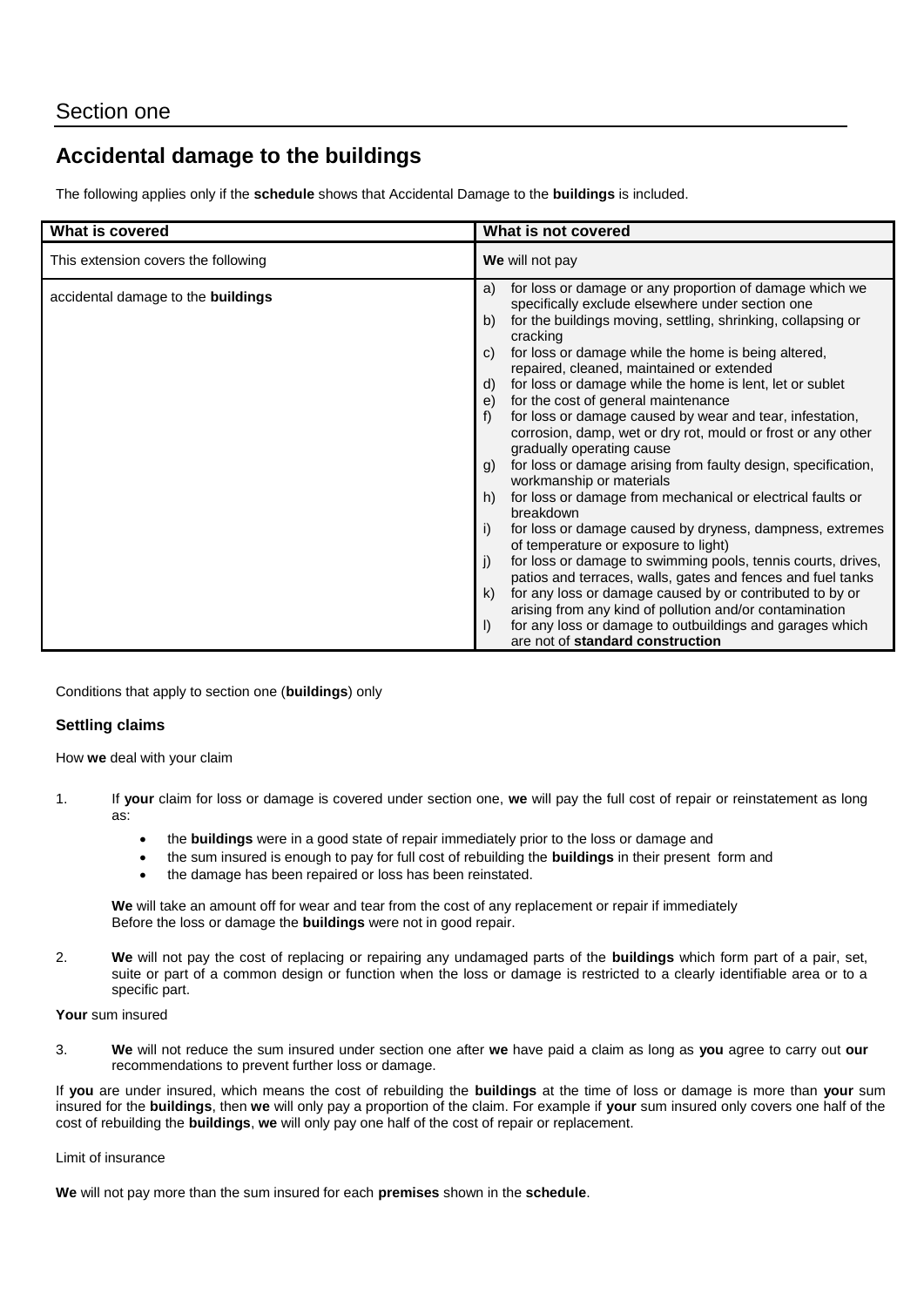# **Contents**

| What is covered                                                                                                                                              | What is not covered                                                                                                                                                                                                                                                                                                                                                                                                                                                                                                                                                                                                                                                                                                                                                                                                                                                                                                                                                                                                                                                                                                                          |
|--------------------------------------------------------------------------------------------------------------------------------------------------------------|----------------------------------------------------------------------------------------------------------------------------------------------------------------------------------------------------------------------------------------------------------------------------------------------------------------------------------------------------------------------------------------------------------------------------------------------------------------------------------------------------------------------------------------------------------------------------------------------------------------------------------------------------------------------------------------------------------------------------------------------------------------------------------------------------------------------------------------------------------------------------------------------------------------------------------------------------------------------------------------------------------------------------------------------------------------------------------------------------------------------------------------------|
| This insurance covers the contents for loss or damage directly<br>caused by                                                                                  | We will not pay                                                                                                                                                                                                                                                                                                                                                                                                                                                                                                                                                                                                                                                                                                                                                                                                                                                                                                                                                                                                                                                                                                                              |
| fire, smoke, lightning, explosion or earthquake<br>1.                                                                                                        | for smoke damage caused by fireplaces or smog from<br>agricultural or industrial operations                                                                                                                                                                                                                                                                                                                                                                                                                                                                                                                                                                                                                                                                                                                                                                                                                                                                                                                                                                                                                                                  |
| aircraft and other flying devices or items dropped from them<br>2.                                                                                           |                                                                                                                                                                                                                                                                                                                                                                                                                                                                                                                                                                                                                                                                                                                                                                                                                                                                                                                                                                                                                                                                                                                                              |
| storm, flood or weight of snow<br>3.                                                                                                                         | for property in the open<br>a)<br>for loss or damage cause by frost<br>b)                                                                                                                                                                                                                                                                                                                                                                                                                                                                                                                                                                                                                                                                                                                                                                                                                                                                                                                                                                                                                                                                    |
| Water escaping from, or frost damage to, a fixed water,<br>4.<br>drainage or heating installation, washing machine, dishwasher<br>or pipes                   | for loss or damage caused by subsidence, heave or landslip<br>a)<br>other than as covered under number 9 of Section one<br>b)<br>for loss or damage to the component or appliance from<br>which water escapes<br>for loss or damage resulting from domestic appliances other<br>C)<br>than those specifically detailed under this section of the<br>policy<br>for loss or damage resulting form egress of water from water<br>d)<br>beds or fish tanks<br>for loss or damage caused by wear and tear, rust or gradual<br>e)<br>deterioration<br>for loss or damage to swimming pools<br>f)<br>for loss or damage to walls, ceilings, electrics, decoration<br>g)<br>and tiles caused by egress of water from shower units and<br>baths through seals and grouting.<br>for loss or damage while the home is not furnished enough<br>h)<br>to be normally lived in or unoccupied for more than 35<br>consecutive days<br>for loss or damage resulting from accidental overflow of<br>i)<br>sanitary ware other than as covered under an accidental<br>damage extension to the policy.<br>for loss or damage caused by faulty workmanship<br>j) |
| escape of oil from a domestic fixed oil-fired heating installation<br>5.<br>and smoke damage caused by a fault in any fixed domestic<br>heating installation | for loss or damage due to wear and tear or any gradually<br>a)<br>operating cause<br>for loss or damage caused by faulty workmanship<br>b)<br>for remediation to a standard which will pose a risk to health<br>$\mathbf{C}$<br>or property or carried out by a contractor not approved by us<br>for loss or damage while the home is not furnished enough<br>d)<br>to be normally lived in or unoccupied for more than 35<br>consecutive days                                                                                                                                                                                                                                                                                                                                                                                                                                                                                                                                                                                                                                                                                               |
| theft or attempted theft<br>6.                                                                                                                               | for loss or damage whilst the home is lent, let or sublet<br>a)<br>unless the loss or damage is caused by a violent and<br>forcible entry<br>for loss or damage while the home is not furnished enough<br>b)<br>to be normally lived in or unoccupied for more than 35<br>consecutive days<br>for loss or damage caused by You or Your Household<br>C)<br>any amount over €3,000 or 5% of the sum insured for<br>d)<br>contents whichever is greater, within detached domestic<br>outbuildings and garages                                                                                                                                                                                                                                                                                                                                                                                                                                                                                                                                                                                                                                   |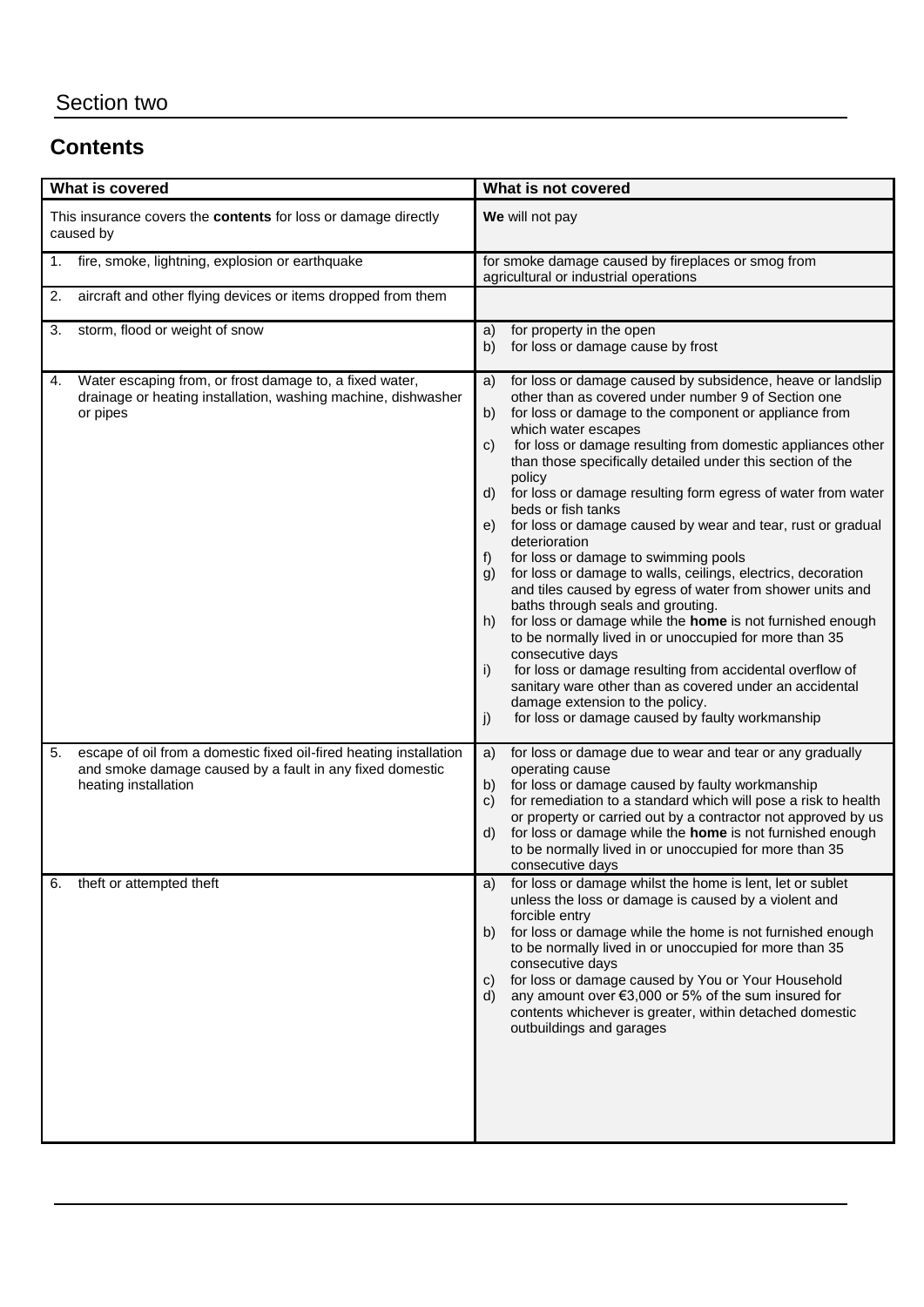| 7.                                               | collision by any vehicle or animal                                                                                       | a)                               | for loss or damage caused by domestic pets.                                                                                                                                                                                                                                                                                                                                                                                                                                                                                                                                                                                                           |
|--------------------------------------------------|--------------------------------------------------------------------------------------------------------------------------|----------------------------------|-------------------------------------------------------------------------------------------------------------------------------------------------------------------------------------------------------------------------------------------------------------------------------------------------------------------------------------------------------------------------------------------------------------------------------------------------------------------------------------------------------------------------------------------------------------------------------------------------------------------------------------------------------|
| 8.                                               | any person taking part in a riot, violent disorder, strike, labour<br>disturbance, civil commotion or acting maliciously | a)<br>b)<br>$\mathsf{C}$         | for loss or damage while the <b>home</b> is not furnished enough<br>to be normally lived in or unoccupied for more than 35<br>consecutive days<br>for loss or damage, swimming pools, tennis courts, drives,<br>patios and terraces, gates, fences, hedges lawns, trees<br>shrubs, plants & walls<br>by any person lawfully on the premises or any person<br>invited on the premises by you or a member of your<br>household                                                                                                                                                                                                                          |
| 9.                                               | subsidence or heave of the site upon which the buildings stand<br>or landslip                                            | a)<br>b)<br>C)<br>d)<br>e)<br>f) | for loss or damage following damage to solid floors unless<br>the walls of the private dwelling are damaged at the same<br>time by the same event<br>for loss or damage arising from faulty design, specification,<br>workmanship or materials<br>for loss or damage which but for the existence of this<br>insurance would be covered under any contract or a<br>guarantee or by law<br>for loss or damage whilst the buildings are undergoing any<br>structural repairs, alterations or extensions<br>for loss or damage by coastal erosion<br>for loss or damage caused by bedding down of new<br>structures of settlement of newly made up ground |
| 10. falling trees, telegraph poles or lamp-posts |                                                                                                                          |                                  | For loss or damage caused by trees being cut down or cut back<br>within the premises                                                                                                                                                                                                                                                                                                                                                                                                                                                                                                                                                                  |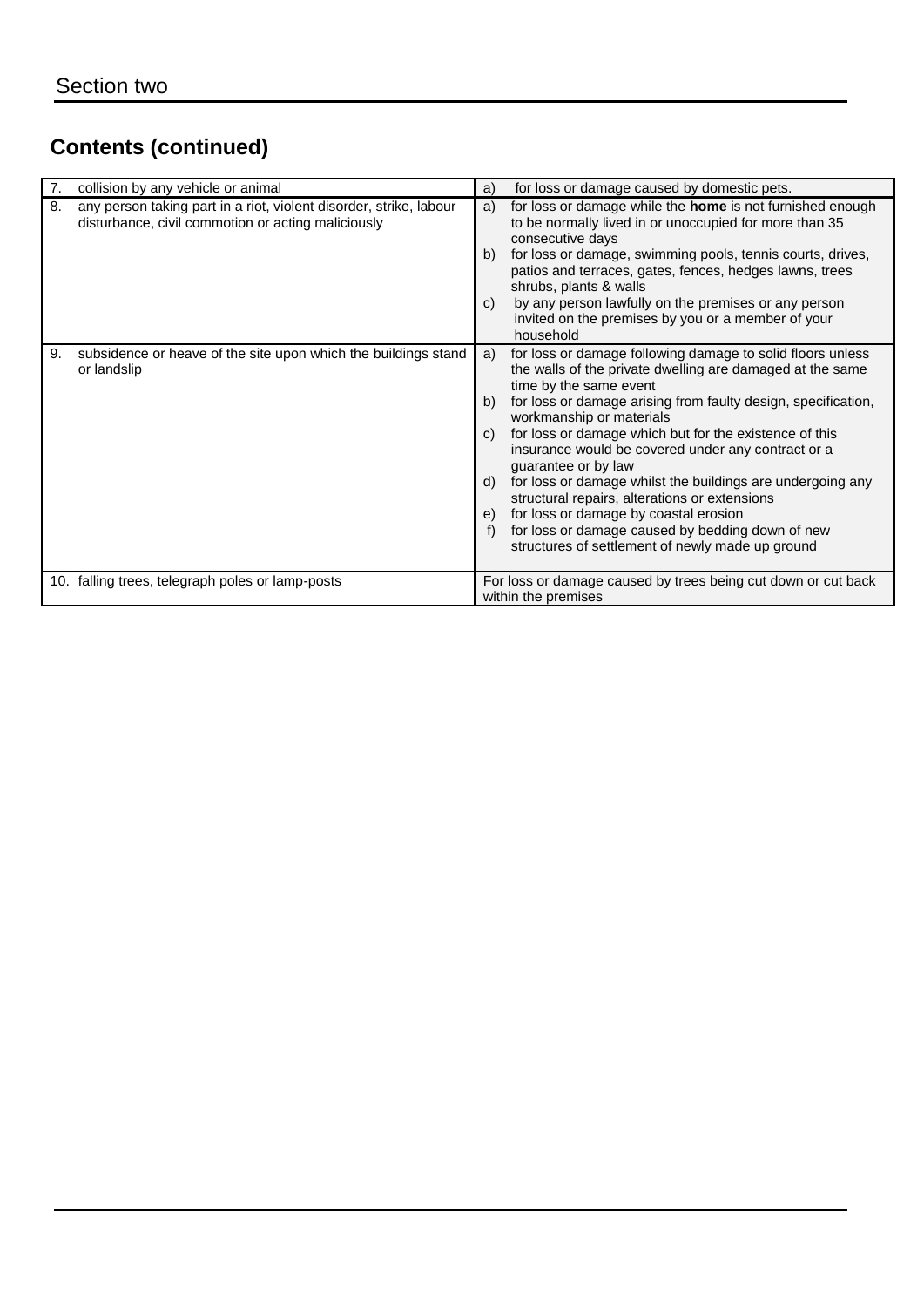| What is covered                           |                                                                                                                                                                                                                                                              | What is not covered                                                                                                                                                                                                                                                  |
|-------------------------------------------|--------------------------------------------------------------------------------------------------------------------------------------------------------------------------------------------------------------------------------------------------------------|----------------------------------------------------------------------------------------------------------------------------------------------------------------------------------------------------------------------------------------------------------------------|
| This section of the insurance also covers |                                                                                                                                                                                                                                                              | We will not pay                                                                                                                                                                                                                                                      |
| A)                                        | accidental damage to<br>televisions, satellite decoders<br>audio and video equipment<br>radios<br>home computers, video cassette recorders<br>all situated within the home                                                                                   | for loss or damage or deterioration caused in the process of<br>a)<br>cleaning, repair, renovation, or dismantling<br>for loss or damage to tapes, records, cassettes, discs or<br>b)<br>computer software<br>for mechanical or electrical faults or breakdown<br>C) |
|                                           |                                                                                                                                                                                                                                                              | for the cost of repairing, removing or replacing frames                                                                                                                                                                                                              |
| B)                                        | accidental breakage of<br>fixed glass and double glazing<br>sanitary ware<br>forming part of the buildings which you are legally<br>responsible for as a tenant and do not have other insurance<br>for<br>mirrors<br>glass tops and fixed glass in furniture |                                                                                                                                                                                                                                                                      |
|                                           | ceramic hobs                                                                                                                                                                                                                                                 |                                                                                                                                                                                                                                                                      |
|                                           |                                                                                                                                                                                                                                                              | for contents outside the Republic of Ireland<br>a)                                                                                                                                                                                                                   |
| C)<br>(i)                                 | the contents, if these are not already insured, whilst they are<br>temporarily out of the home against loss or damage directly<br>caused by:<br>any of the events insured under numbers 1-10 in section two<br>while the contents are:                       | for money or credit cards<br>b)<br>any amount over 20% of the sum insured under section two<br>$\mathbf{c}$<br>for contents in a furniture store                                                                                                                     |
|                                           | in any occupied private dwelling                                                                                                                                                                                                                             |                                                                                                                                                                                                                                                                      |
|                                           | in any buildings where you are living or working<br>٠                                                                                                                                                                                                        |                                                                                                                                                                                                                                                                      |
|                                           | in any building for valuation, cleaning or repair<br>٠                                                                                                                                                                                                       |                                                                                                                                                                                                                                                                      |
|                                           | in any furniture store                                                                                                                                                                                                                                       |                                                                                                                                                                                                                                                                      |
|                                           | in any bank or safe deposit                                                                                                                                                                                                                                  |                                                                                                                                                                                                                                                                      |
| (ii)                                      | fire, lightning, explosion, earthquake, theft<br>or attempted theft while the contents are<br>being moved to your new home or to or<br>from any bank, safe deposit or furniture<br>store                                                                     |                                                                                                                                                                                                                                                                      |
| (III)                                     | Accidental Damage cover whilst moving home subject to<br>contents being packed and moved by professional contractors                                                                                                                                         |                                                                                                                                                                                                                                                                      |
| D)                                        | up to twelve months rent you have to pay as occupier if the<br>buildings cannot be lived in following loss or damage which is<br>covered under section two                                                                                                   | any amount over 10% of the sum insured under section two for<br>the contents of the buildings damaged or destroyed                                                                                                                                                   |
| E)                                        | costs of using other accommodation, substantially the same as<br>your existing accommodation, which you have to pay for if the<br>buildings cannot be lived in following loss or damage which is<br>covered under section two                                | any amount over 10% of the sum insured under section two for<br>the contents of the buildings damaged or destroyed                                                                                                                                                   |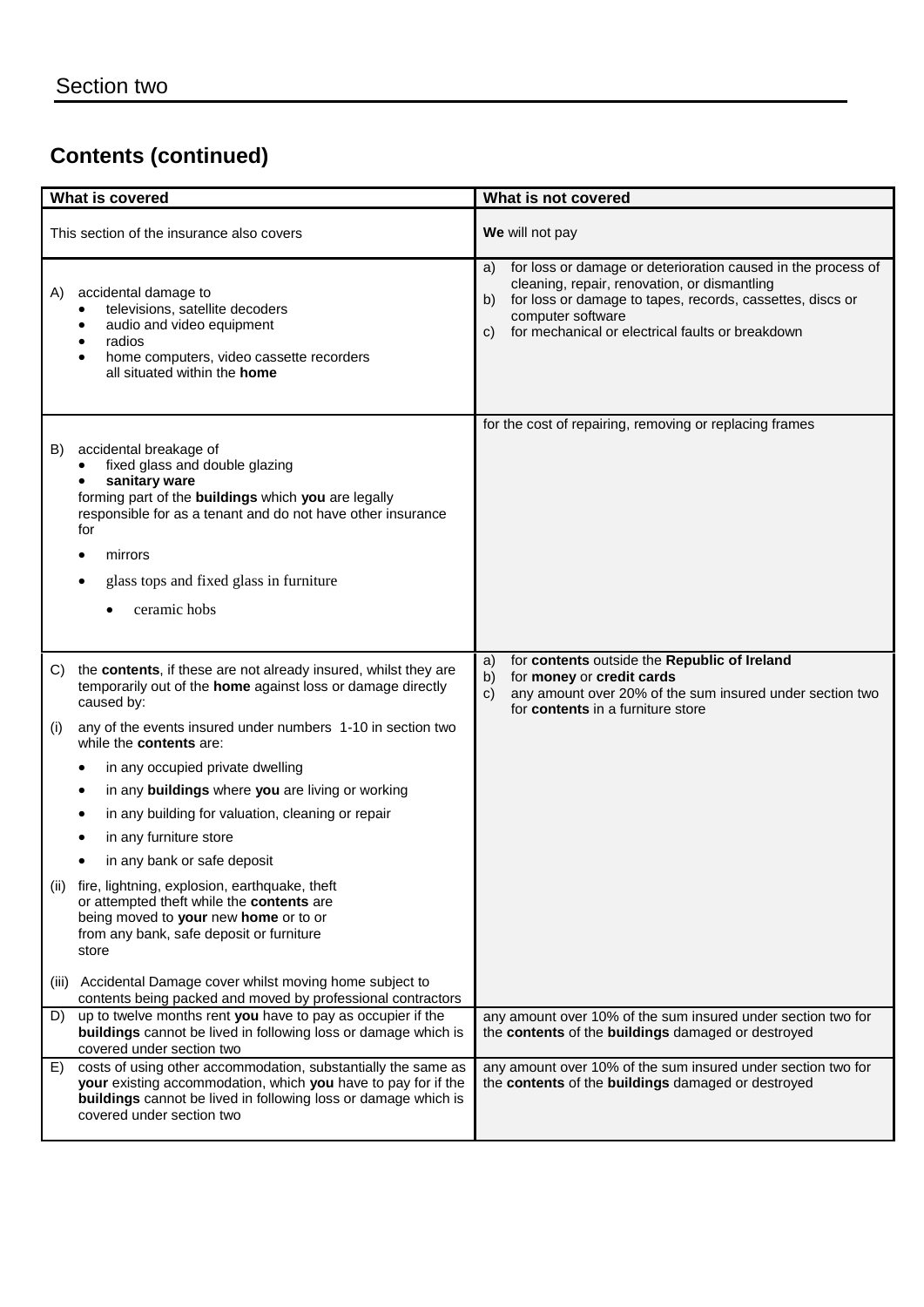| What is covered                                                                                                                                                                                                                                                                                                                                                                                                                                                                                                                                                                            | What is not covered                                                                                                                                                                                                                                                                                                                                                                                                                                                                                                                                                                                               |
|--------------------------------------------------------------------------------------------------------------------------------------------------------------------------------------------------------------------------------------------------------------------------------------------------------------------------------------------------------------------------------------------------------------------------------------------------------------------------------------------------------------------------------------------------------------------------------------------|-------------------------------------------------------------------------------------------------------------------------------------------------------------------------------------------------------------------------------------------------------------------------------------------------------------------------------------------------------------------------------------------------------------------------------------------------------------------------------------------------------------------------------------------------------------------------------------------------------------------|
| This section of the insurance also covers                                                                                                                                                                                                                                                                                                                                                                                                                                                                                                                                                  | We will not pay                                                                                                                                                                                                                                                                                                                                                                                                                                                                                                                                                                                                   |
| your legal responsibility as a tenant for loss or damage to the<br>F)<br>buildings caused by loss or damage which is covered under<br>section two                                                                                                                                                                                                                                                                                                                                                                                                                                          | any amount over 10% of the sum insured under section two<br>a)<br>for the contents of the buildings damaged or destroyed<br>for loss or damage caused by fire, lightning or explosion to<br>b)<br>the buildings other than to the landlord's fixtures or fittings<br>for loss or damage arising from subsidence, heave or<br>C)<br>landslip<br>for loss or damage caused by any person taking part in a<br>d)<br>riot, violent disorder, strike, labour disturbance, civil<br>commotion or acting maliciously<br>for loss or damage while the buildings are not furnished<br>e)<br>enough to be normally lived in |
| G) Loss of Oil<br>The cost of oil lost from the domestic heating installation<br>following accidental damage to any part of the domestic heating<br>installation                                                                                                                                                                                                                                                                                                                                                                                                                           | for loss or damage while the home is not furnished<br>a)<br>enough to be normally lived in or unoccupied for more<br>than 35 consecutive days                                                                                                                                                                                                                                                                                                                                                                                                                                                                     |
| H) the cost of repairing accidental damage to<br>domestic oil pipes<br>underground water-supply pipes<br>٠<br>underground sewers, drains and sceptic tanks<br>underground gas pipes<br>underground cables<br>which you are legally responsible for as tenant only                                                                                                                                                                                                                                                                                                                          | We will not pay more than €750<br>for loss or damage due to wear and tear or any<br>a)<br>gradually operating cause                                                                                                                                                                                                                                                                                                                                                                                                                                                                                               |
| I) The accidental death of you and/or your family permanently<br>residing in Your Home as a result of<br>A) Fire, Lightening, Explosion.<br>Assault by thieves in the building or on the<br>B)<br>street<br>Travelling as a fare paying passenger in a train,<br>C)<br>bus, licensed taxi, hackney or airplane where<br>death occurs within three calendar months of<br>when the injury occurred.<br>For the following amounts<br>€10,000 for each insured person over sixteen years of<br>٠<br>age,<br>€5,000 for each insured person under sixteen years of<br>age, at the time of death |                                                                                                                                                                                                                                                                                                                                                                                                                                                                                                                                                                                                                   |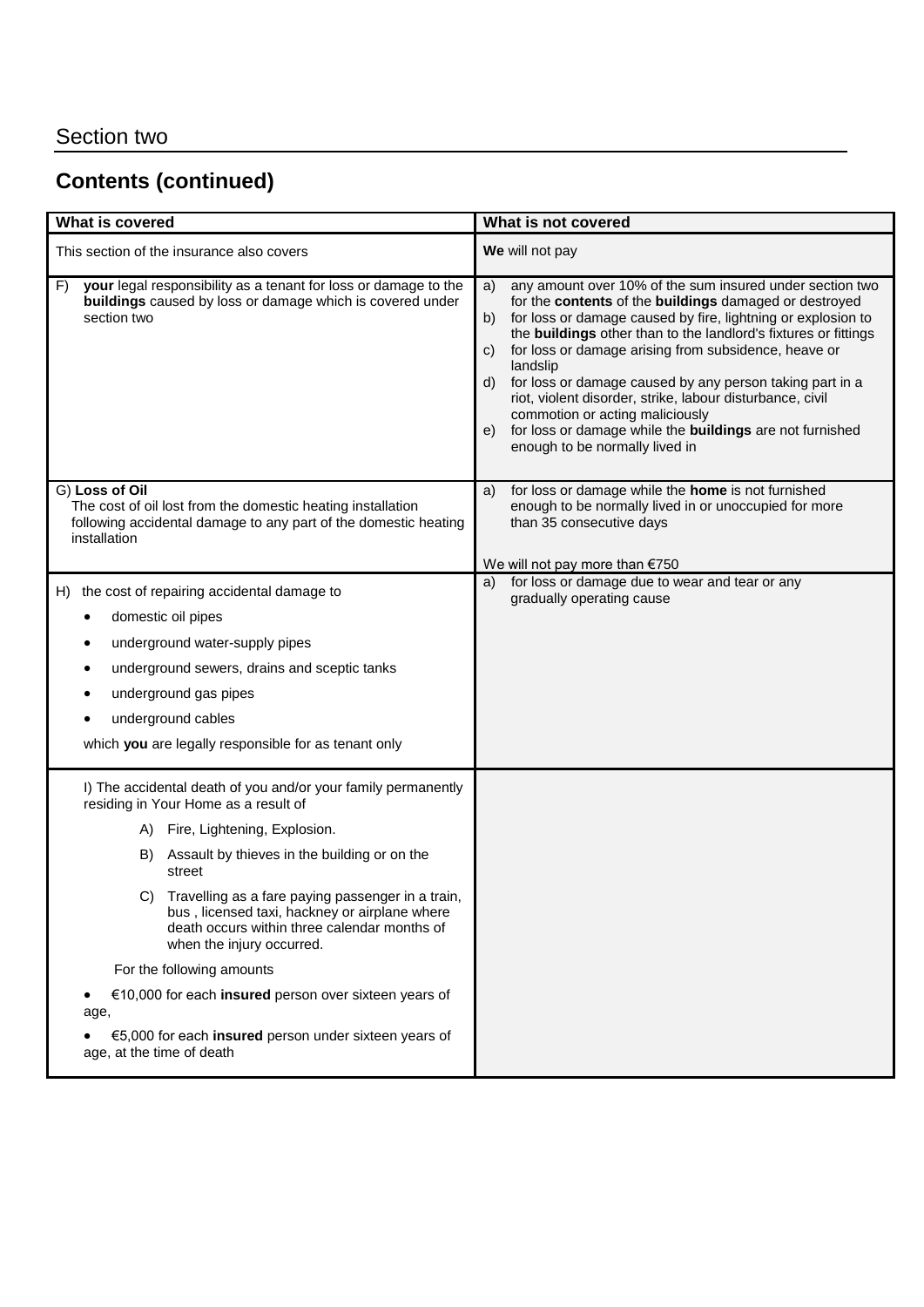| K)     | <b>Door Locks</b><br>costs you have to pay for replacing locks to safes, alarms<br>and outside doors in the home following theft or loss of your<br>keys                                                                                                                                                                         | any amount over €650 in total                                                                                                                                                                                                   |
|--------|----------------------------------------------------------------------------------------------------------------------------------------------------------------------------------------------------------------------------------------------------------------------------------------------------------------------------------|---------------------------------------------------------------------------------------------------------------------------------------------------------------------------------------------------------------------------------|
| $\Box$ | <b>Fire Brigade Charges</b><br>We will pay the cost of the charges<br>made on you by a Local Authority in accordance with the Fire<br>Service Act 1981 for Fire Brigade Attendance as the result of<br>any incident involving fire affecting the buildings in<br>circumstance which give rise to a valid claim under this policy | more than €1,000 in any period of insurance. If you claim for<br>such loss under sections one and two.<br>We will not pay more than $€1,000$ in total                                                                           |
|        | M) Wedding Gifts<br>The cost of replacing Wedding Gifts if they are lost or                                                                                                                                                                                                                                                      | For loss of damage which you/Your Household are covered for<br>under another contract of insurance                                                                                                                              |
|        | damaged by any cause insured under this section while in                                                                                                                                                                                                                                                                         |                                                                                                                                                                                                                                 |
|        | Your Home for a period of one month after the wedding day<br>of you or a member of You Household                                                                                                                                                                                                                                 | Any amount over 10% of contents sum insured                                                                                                                                                                                     |
| N)     | <b>Christmas Gifts</b><br>The Contents Sum Insured is automatically increased by 10%<br>during the months of December and January                                                                                                                                                                                                | We will not pay more than 10% of contents sum insured                                                                                                                                                                           |
| O)     | <b>Unauthorised use of Credit Cards</b><br>Financial loss resulting from the unauthorised use of bank<br>cash cards, debit cards, charge, cheque and /or credit cards<br>anywhere within the Geographical Limits and Worldwide up to<br>60 days in any one Period of Insurance                                                   | For loss not reported to the issuing organisation within 24 hours<br>of discovery of loss<br>For losses occurring due to the credit card(s) not being used in<br>accordance with the conditions of the use of the issuing house |
|        |                                                                                                                                                                                                                                                                                                                                  | We will not pay more than $€1,250$                                                                                                                                                                                              |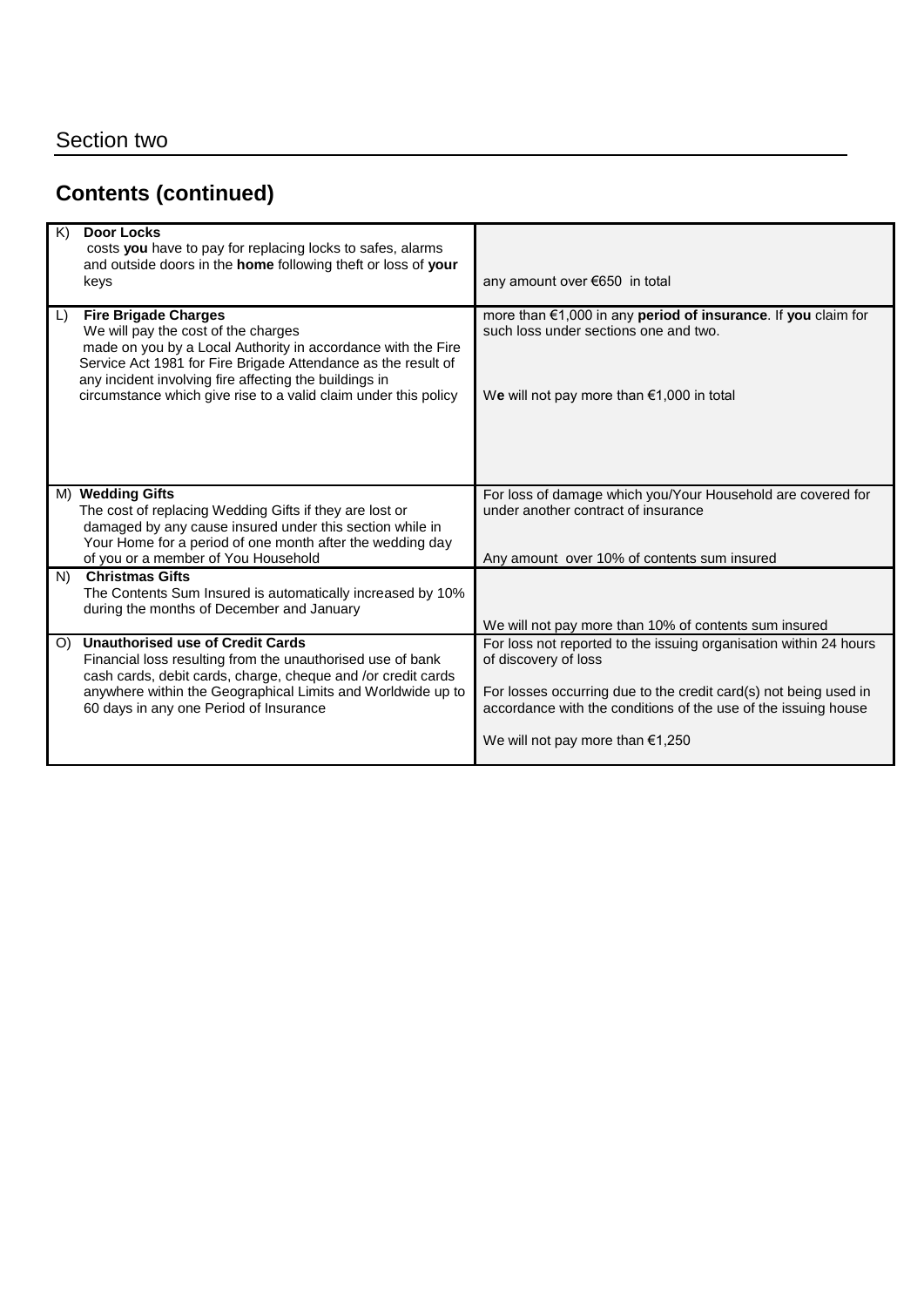## Accidental damage to **contents**

## The following applies only if the **schedule** shows that accidental damage to **contents** is included.

| What is covered                                                 | What is not covered                                                                                                                                                                                                                                                                                                                                                                                                                                                                                                                                                                                                                                                                                                                                                                                                                                                                                                                                                                                                                                                                                                                                                                                                            |  |
|-----------------------------------------------------------------|--------------------------------------------------------------------------------------------------------------------------------------------------------------------------------------------------------------------------------------------------------------------------------------------------------------------------------------------------------------------------------------------------------------------------------------------------------------------------------------------------------------------------------------------------------------------------------------------------------------------------------------------------------------------------------------------------------------------------------------------------------------------------------------------------------------------------------------------------------------------------------------------------------------------------------------------------------------------------------------------------------------------------------------------------------------------------------------------------------------------------------------------------------------------------------------------------------------------------------|--|
| This extension covers                                           | We will not pay                                                                                                                                                                                                                                                                                                                                                                                                                                                                                                                                                                                                                                                                                                                                                                                                                                                                                                                                                                                                                                                                                                                                                                                                                |  |
| accidental damage to the <b>contents</b> within the <b>home</b> | for damage or any proportion of damage which we<br>a)<br>specifically exclude elsewhere under section two<br>for damage or deterioration of any article caused by dyeing,<br>b)<br>cleaning, repair, renovation or whilst being worked upon<br>for damage caused by chewing, tearing, scratching or<br>C)<br>fouling by animals<br>any amount over €1,000 in total for porcelain, china, glass<br>d)<br>and other brittle articles<br>for <b>money</b> , <b>credit cards</b> , documents or stamps<br>e)<br>for damage to contact, corneal or micro corneal lenses<br>f)<br>for damage while the <b>home</b> is lent, let or sub let<br>g)<br>for damage caused by wear and tear, moth, vermin,<br>h)<br>infestation, corrosion, damp, wet or dry rot, mould or frost or<br>any other gradually operating cause<br>for damage arising out of faulty design, specification,<br>i)<br>workmanship or materials<br>for damage from mechanical or electrical faults or<br>j)<br>breakdown<br>for damage caused by dryness, dampness, extremes of<br>k)<br>temperature and exposure to light<br>for any loss or damage caused by or contributed to by or<br>$\mathsf{I}$<br>arising from any kind of pollution and/or contamination |  |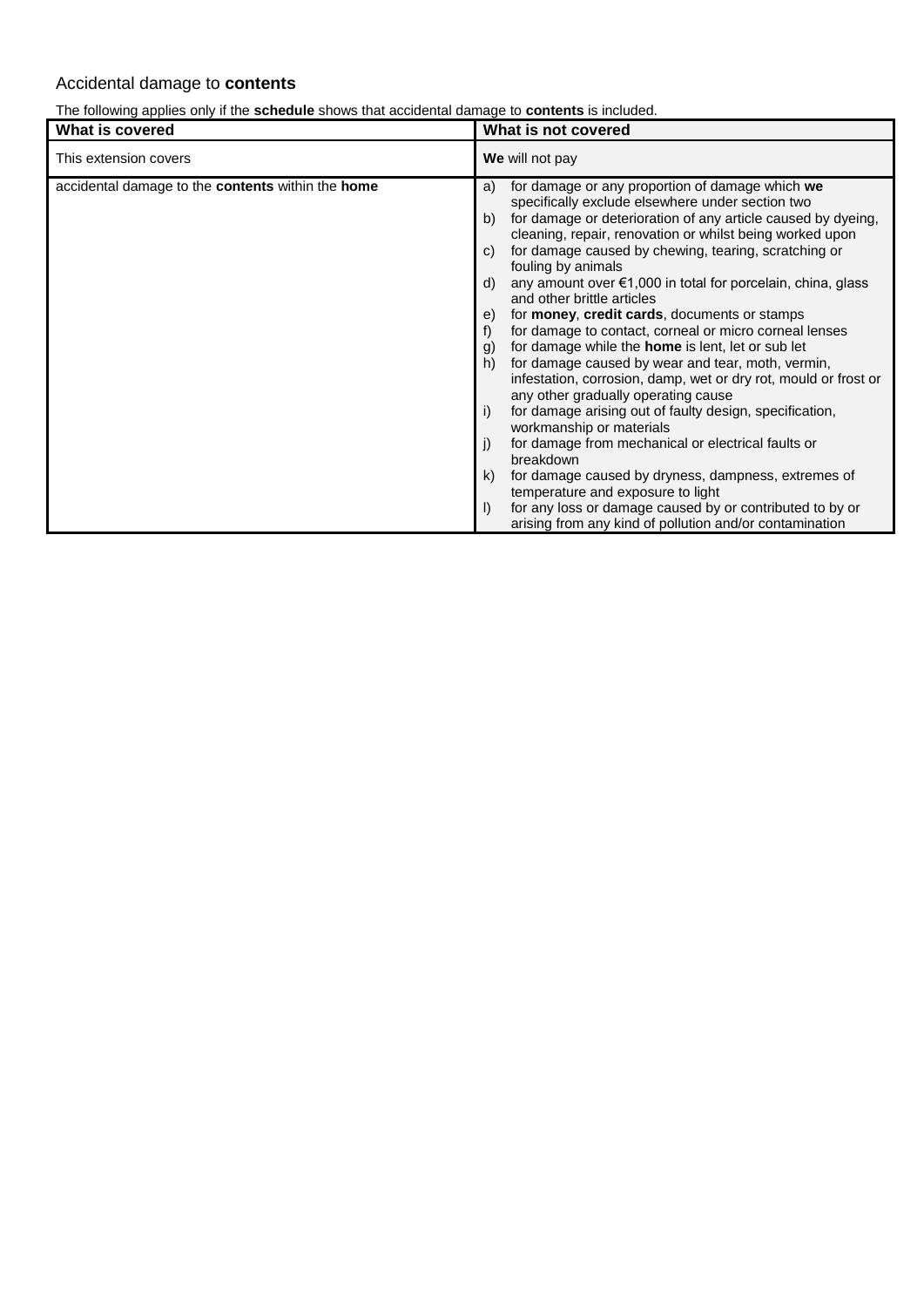Conditions that apply to section two (**contents**) only

## **Settling claims**

How **we** deal with your claim

1. If **you** claim for loss or damage to the **contents we** will at **our** option repair, replace or pay for any article covered under section two.

For total loss or destruction of any article **we** will pay **you** the cost of replacing the article as new, as long as:

- the new article is as close as possible to but not an improvement on the original article when it was new;
- and
- **you** have paid or **we** have authorised the cost of replacement.

The above basis of settlement will not apply to

- clothes
- pedal cycles
- where **we** will take off an amount for wear and tear and depreciation.
- 2. **We** will not pay the cost of replacing or repairing any undamaged parts of the **contents** which form part of a pair, set or suite or part of a common design or function when the loss or damage is restricted to a clearly identifiable area or to a specific part.

**Your** sum insured

- 3. **We** will not reduce the sum insured under section two after **we** have paid a claim as long as **you** agree to carry out **our** recommendations to prevent further loss or damage.
- 4. If **you** are under insured, which means the cost of replacing or repairing the **contents** at the time of the loss or damage is more than **your** sum insured for the **contents**, then **we** will only pay a proportion of the claim. For example if **your** sum insured only covers one half of the cost of replacing or repairing the **contents**, **we** will only pay one half of the cost of repair or replacement.

Limit of insurance

**We** will not pay any more than the sum insured for the **contents** of each **premises** shown in the **schedule**.

# **IN THE EVENT OF A CLAIM**

# **PLEASE CONTACT THE CLAIMS HELPLINE ON 01 8022220**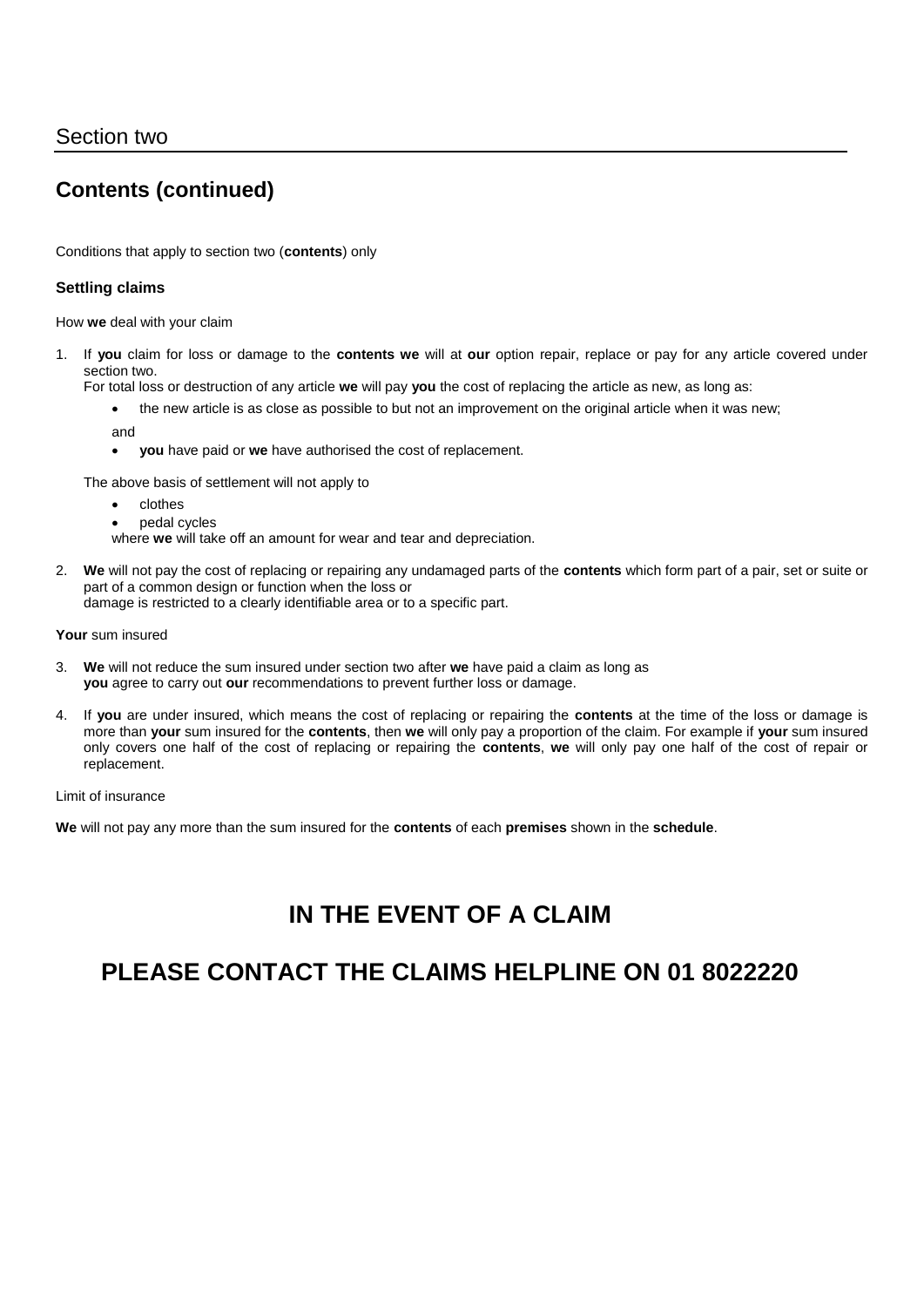# **Accidents to Domestic Staff**

This section applies only if the **contents** are insured under section two.

| What is covered                                                                                                                                                                                                                                                                                            | What is not covered                                                                                                                                                                                                                                                                                                                                                                     |
|------------------------------------------------------------------------------------------------------------------------------------------------------------------------------------------------------------------------------------------------------------------------------------------------------------|-----------------------------------------------------------------------------------------------------------------------------------------------------------------------------------------------------------------------------------------------------------------------------------------------------------------------------------------------------------------------------------------|
| We will indemnify you                                                                                                                                                                                                                                                                                      | We will not indemnify you                                                                                                                                                                                                                                                                                                                                                               |
| for amounts you become legally liable to pay, including costs and<br>expenses which we have agreed in writing, for bodily injury by<br>accident happening during the period of insurance anywhere in<br>the world to your domestic staff employed in connection with the<br>premises shown in the schedule | for bodily injury arising directly or indirectly<br>from any vehicle in Canada or the United States of America<br>$\bullet$<br>from any vehicle used for racing, pace making or speed<br>testing<br>from any communicable disease or condition<br>in Canada or the United States of America after the total<br>period of stay has exceeded 60 days in the <b>period of</b><br>insurance |

Limit of insurance

**We** will not pay more than **€3,000,000** for any one accident or series of accidents arising out of any one event, inclusive of costs and expenses which **we** have agreed in writing.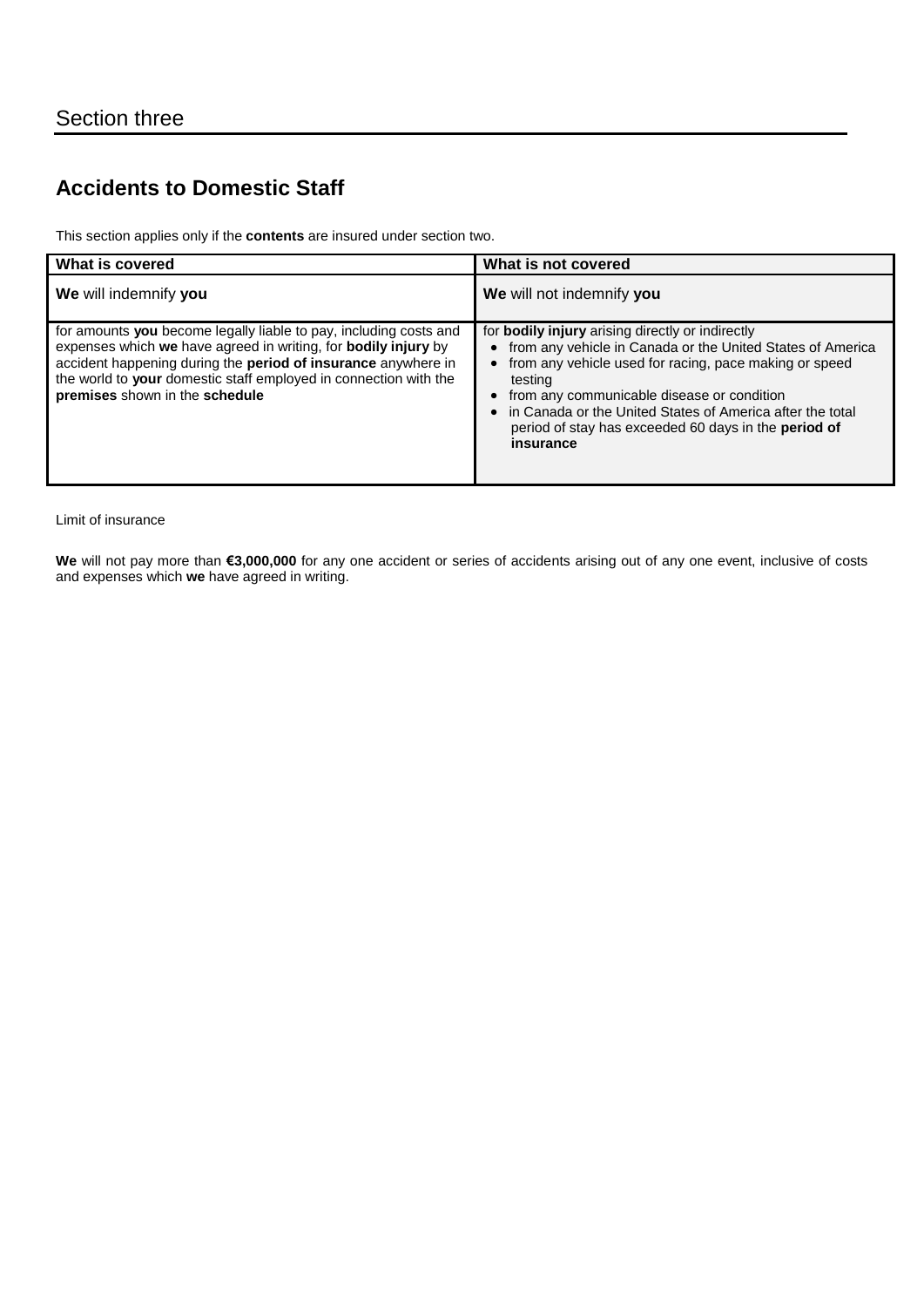# **Legal Liability to the Public**

This section applies only if the **schedule** shows that either the **buildings** are insured under section one or the **contents** are insured under section two of this insurance.

Part A of this section applies in the following way:

- if the **buildings** only are insured, **your** legal liability as owner only but not as occupier is covered under Part A (i) below.
- if the **contents** only are insured, **your** legal liability as occupier only but not as owner is covered under Part A (i) and Part A (ii) below.
- if the **buildings** and **contents** are insured, **your** legal liability as owner or occupier is covered under Part A (i) and Part A (ii) below.

| What is covered                                                                                                                                                                                                                                                                                                                                                                                                                                                                                    | What is not covered                                                                                                                                                                                                                                                                                                                                                                                                                                                                                                                                                                                                                                                                                                                                                                                                                                                                                                                                                                                                                                                                                                                                                                                                                                                                                                                                                                                                                                                                                                                                                                                                                                                                                                                                                        |
|----------------------------------------------------------------------------------------------------------------------------------------------------------------------------------------------------------------------------------------------------------------------------------------------------------------------------------------------------------------------------------------------------------------------------------------------------------------------------------------------------|----------------------------------------------------------------------------------------------------------------------------------------------------------------------------------------------------------------------------------------------------------------------------------------------------------------------------------------------------------------------------------------------------------------------------------------------------------------------------------------------------------------------------------------------------------------------------------------------------------------------------------------------------------------------------------------------------------------------------------------------------------------------------------------------------------------------------------------------------------------------------------------------------------------------------------------------------------------------------------------------------------------------------------------------------------------------------------------------------------------------------------------------------------------------------------------------------------------------------------------------------------------------------------------------------------------------------------------------------------------------------------------------------------------------------------------------------------------------------------------------------------------------------------------------------------------------------------------------------------------------------------------------------------------------------------------------------------------------------------------------------------------------------|
| We will indemnify you                                                                                                                                                                                                                                                                                                                                                                                                                                                                              | We will not indemnify you for any liability                                                                                                                                                                                                                                                                                                                                                                                                                                                                                                                                                                                                                                                                                                                                                                                                                                                                                                                                                                                                                                                                                                                                                                                                                                                                                                                                                                                                                                                                                                                                                                                                                                                                                                                                |
| as owner or occupier for any amounts you become legally<br>(i)<br>liable to pay as damages for<br>bodily injury<br>$\bullet$<br>damage to property<br>caused by an accident happening at the premises during the<br>period of insurance,<br><b>OR</b><br>as a private individual for any amounts you become legally<br>(ii)<br>liable to pay as damages for<br>bodily injury<br>٠<br>damage to property<br>caused by an accident happening anywhere in the world during<br>the period of insurance | for <b>bodily injury</b> to<br>a)<br>you<br>any other permanent member of the home<br>any person who at the time of sustaining such injury is<br>$\bullet$<br>engaged in your service<br>for bodily injury arising directly or indirectly from any<br>b)<br>communicable disease or condition<br>for damage to property owned by or in the charge or control<br>C)<br>οf<br>$\bullet$<br>you<br>any other permanent member of the<br>home<br>any person engaged in your service<br>in Canada or the United States of America after the total<br>d)<br>period of stay in either or both countries has exceeded 60<br>days in the period of insurance<br>rising directly or indirectly out of any profession, occupation,<br>e)<br>business or employment<br>$f$ )<br>which you have assumed under contract and which would<br>not otherwise have attached<br>arising out of your ownership, possession or use of:<br>g)<br>any motorised or horse drawn vehicle other than:<br>i)<br>domestic gardening equipment used within the<br>premises and<br>pedestrian controlled gardening equipment used<br>elsewhere<br>ii) any power-operated lift<br>iii) any aircraft or watercraft other than manually operated<br>rowing boats, punts or canoes<br>any animal other than cats, horses, or dogs which<br>iv)<br>are not designated as dangerous under the Control<br>of Dogs Act 1986<br>ownership, possession use of discharge of firearms<br>V)<br>other than Sporting Guns where you or any<br>member of your household is currently authorised<br>by a Fire Arm Certificate under the Firearms Act<br>1925 and/or subsequent Act(s) in respect of each<br>firearms possession, use or carriage and such<br>firearm(s) are stored separately for ammunition in a<br>safe |
|                                                                                                                                                                                                                                                                                                                                                                                                                                                                                                    | (Exclusions continued over the page)                                                                                                                                                                                                                                                                                                                                                                                                                                                                                                                                                                                                                                                                                                                                                                                                                                                                                                                                                                                                                                                                                                                                                                                                                                                                                                                                                                                                                                                                                                                                                                                                                                                                                                                                       |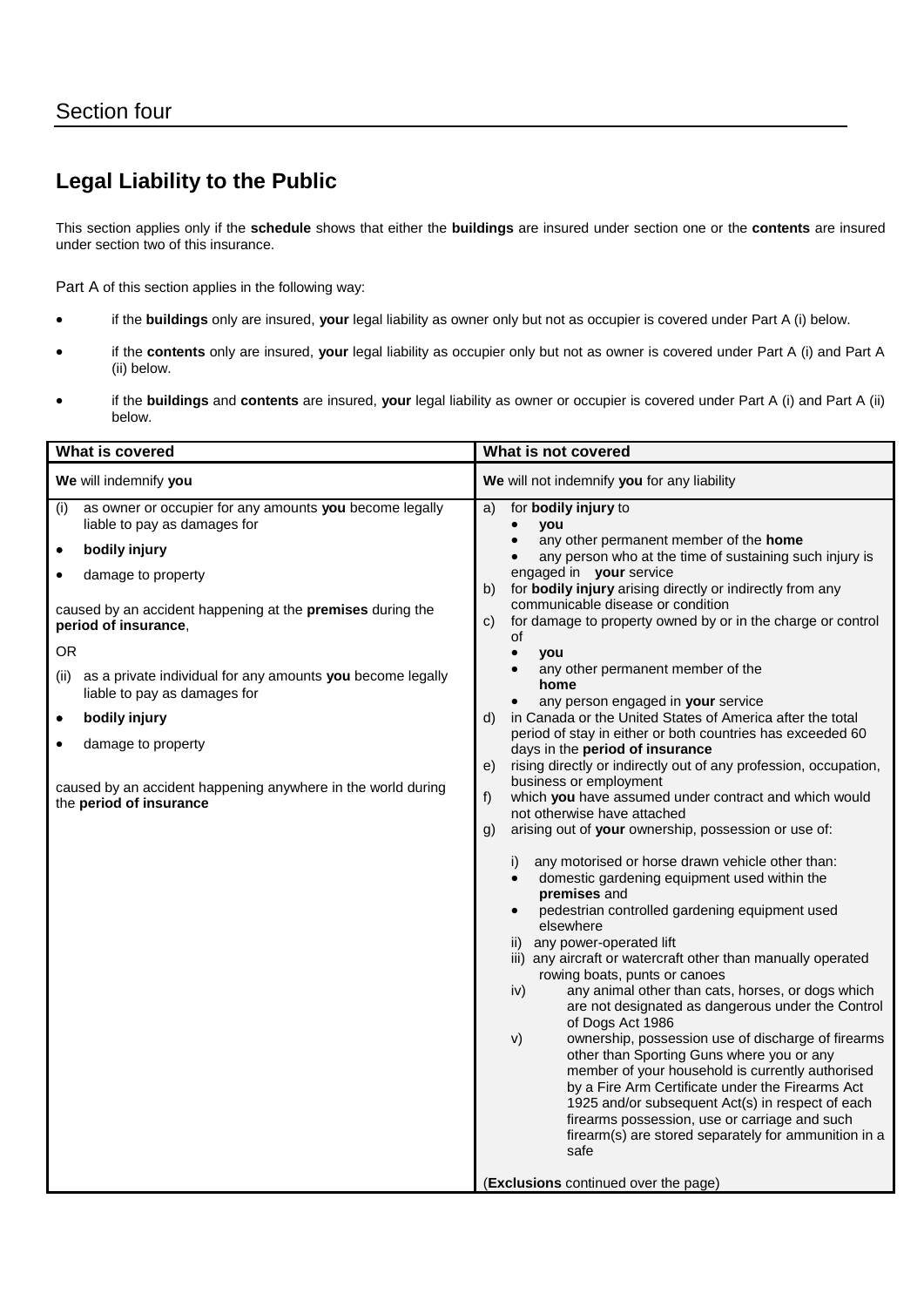# **Legal Liability to the Public (continued)**

Part A (continued)

| What is covered | What is not covered                                                                                                                                                                                                                                                                                                                                                                                                                                                                                                                                                                                                                                                                                                                                                                                                                                                         |
|-----------------|-----------------------------------------------------------------------------------------------------------------------------------------------------------------------------------------------------------------------------------------------------------------------------------------------------------------------------------------------------------------------------------------------------------------------------------------------------------------------------------------------------------------------------------------------------------------------------------------------------------------------------------------------------------------------------------------------------------------------------------------------------------------------------------------------------------------------------------------------------------------------------|
|                 | We will not indemnify you for any liability                                                                                                                                                                                                                                                                                                                                                                                                                                                                                                                                                                                                                                                                                                                                                                                                                                 |
|                 | in respect of any kind of pollution and/or contamination other<br>h)<br>than:<br>caused by a sudden, identified, unexpected and<br>unforeseen accident which happens in its entirety at a<br>specific moment of time during the period of insurance<br>at the premises named in the schedule; and<br>reported to <b>us</b> not later than 60 days from the end of<br>the period of insurance;<br>in which case all such pollution and/or contamination arising<br>out of such accident shall be deemed to have happened at<br>the time of such accident<br>arising out of your ownership, occupation, possession or<br>i)<br>use of any land or building that is not within the <b>premises</b><br>if you are entitled to indemnity under any other insurance,<br>J)<br>including but not limited to any horse or travel insurance,<br>until such insurance(s) is exhausted |

## Part B

**We** will pay for

sums which **you** have been awarded by a court in the Republic of Ireland and which still remain outstanding three months after the award has been made provided that:

- Part A(ii) of this section would have indemnified **you** had the award been made against **you** rather than to **you**
- there is no appeal pending
- **you** agree to allow **us** to enforce any right which **we** shall become entitled to upon making payment

Limit of insurance

**We** will not pay

- in respect of pollution and/or contamination: more than **€3,000,000** in all
- in respect of other liability covered under section four: more than **€3,000,000** for any one accident or series of accidents arising out of any one event, plus the costs and expenses which **we** have agreed in writing.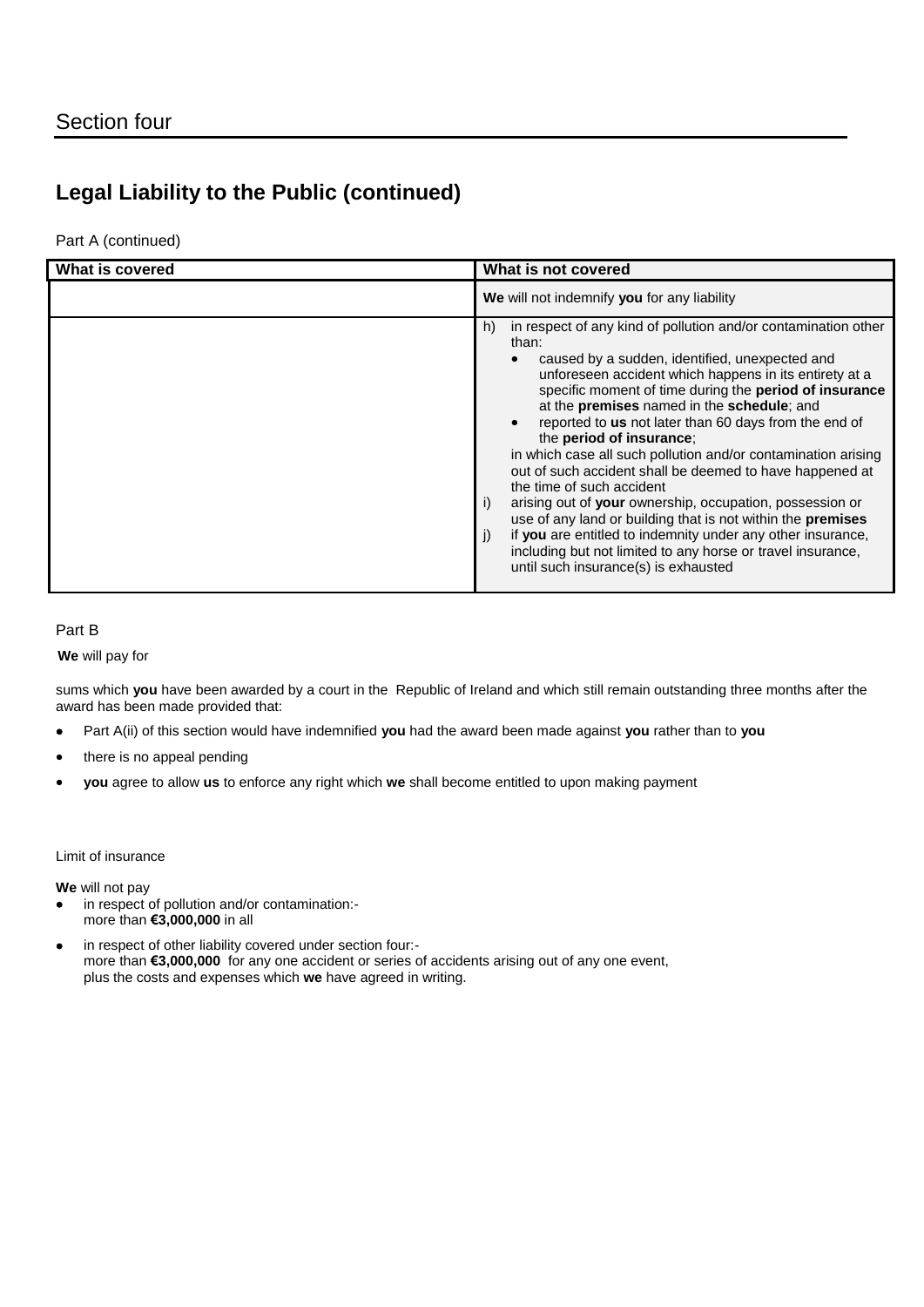## **Valuables and personal possessions**

| What is covered                                                                                                                                                                     | What is not covered                                                                                                                                                                                                                                                                                                                                                                                                                                                                                                                                                                                                                                                                                                                                                                                                                                                                                                                                                                                                                                                                                                                                                                                                                                                                                                                                                 |
|-------------------------------------------------------------------------------------------------------------------------------------------------------------------------------------|---------------------------------------------------------------------------------------------------------------------------------------------------------------------------------------------------------------------------------------------------------------------------------------------------------------------------------------------------------------------------------------------------------------------------------------------------------------------------------------------------------------------------------------------------------------------------------------------------------------------------------------------------------------------------------------------------------------------------------------------------------------------------------------------------------------------------------------------------------------------------------------------------------------------------------------------------------------------------------------------------------------------------------------------------------------------------------------------------------------------------------------------------------------------------------------------------------------------------------------------------------------------------------------------------------------------------------------------------------------------|
| This insurance covers                                                                                                                                                               | We will not pay                                                                                                                                                                                                                                                                                                                                                                                                                                                                                                                                                                                                                                                                                                                                                                                                                                                                                                                                                                                                                                                                                                                                                                                                                                                                                                                                                     |
| valuables and personal possessions listed in the schedule (or<br>specification(s) attached) against physical loss or damage within<br>the geographical limits shown in the schedule | for damage caused by moth, vermin, wear and tear or any<br>a)<br>gradually operating cause<br>for damage from electrical or mechanical faults or<br>b)<br>breakdown<br>any amount over €1,000 for any one item (including articles<br>C)<br>forming a pair or set) unless stated otherwise in the<br>schedule or the specification(s) attached to the schedule<br>for damage or deterioration of any article caused by dyeing,<br>d)<br>cleaning, repair, renovation or whilst being worked upon<br>for damage to guns caused by rusting or bursting of barrels<br>e)<br>for breakage of any sports equipment whilst in use<br>f)<br>for any loss of or damage to contact, corneal or micro<br>g)<br>corneal lenses<br>for theft or disappearance of jewellery from baggage unless<br>h)<br>such baggage is carried by hand and under your personal<br>supervision<br>for mobile telephones and computer equipment unless<br>i)<br>otherwise stated in the specification(s) attached to the<br>schedule<br>any amount over €500 in total in respect of theft or<br>j)<br>disappearance of property from any vehicle when such<br>vehicle is left unattended without an authorised occupant<br>any amount over $\epsilon$ 2,000 in total in respect of theft or<br>k)<br>disappearance of jewellery from hotel or motel rooms during<br>your absence from such rooms |

Conditions that apply to section five (**valuables and personal possessions**) only

How **we** deal with your claim

- 1. **We** will at **our** option repair, replace or pay for any article lost or damaged.
- 2. If any insured item consists of articles forming a pair or set with an insured value of €1,000 or over:
	- **we** will not pay for the cost of replacing any undamaged article forming part of such pair or set.
	- **we** will not pay more than a proportion of the insured value of such pair or set.

### **Your** sum insured

3. If the total value of unspecified items at the time of the loss or damage is more than **your** sum insured for such items, then **we** will only pay for a proportion of the claim. For example if **your** sum insured only represents one half of the total value of unspecified items **we** will only pay one half of the cost of repair or replacement. However, if **personal possessions** are lost or damaged away from the **home** we will not take account of the value of **personal possessions** in the **home** at the time of such loss or damage.

### Limit of insurance

**We** will not pay more than the sum(s) insured shown in the **schedule**.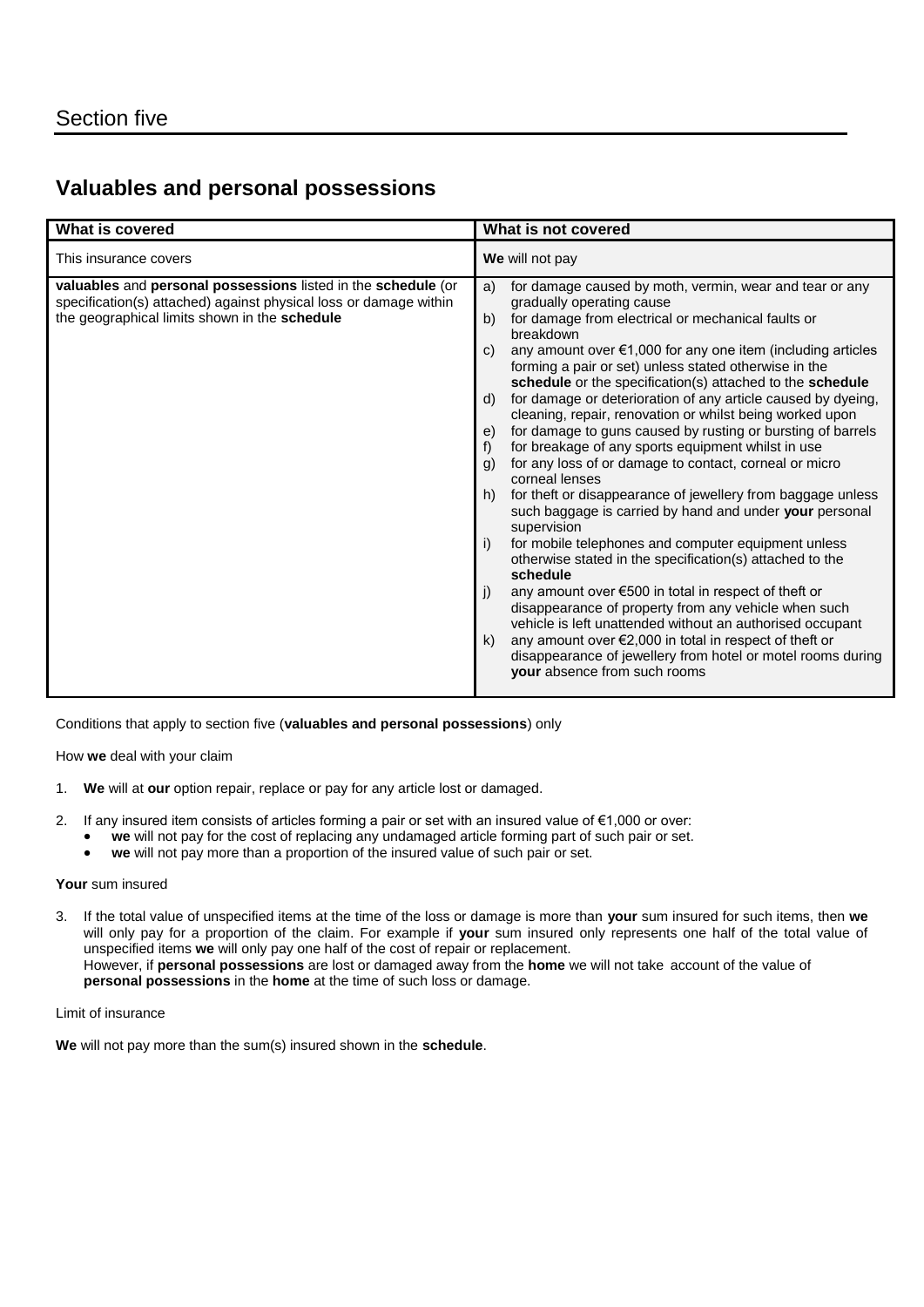## **Domestic freezer cover**

The following cover applies only if the **schedule** shows that it is included.

| What is covered                                                                                                                                        | What is not covered                                                                                                                                                                                                                               |
|--------------------------------------------------------------------------------------------------------------------------------------------------------|---------------------------------------------------------------------------------------------------------------------------------------------------------------------------------------------------------------------------------------------------|
| Section two of this insurance extends to cover                                                                                                         | We will not pay                                                                                                                                                                                                                                   |
| the cost of replacing your food in your fridge or freezer if it is<br>spoiled due to a change in temperature or contaminated by<br>refrigeration fumes | for loss or damage caused by any electricity or gas<br>a)<br>company cutting off or restricting your supply<br>for loss or damage due to the failure of your electricity or<br>b)<br>gas supply caused by a strike or any other industrial action |

Limit of insurance

**We** will not pay more than the sum insured shown in the **schedule**.

## Section seven

# **Pedal cycle cover**

The following cover applies only if the **schedule** shows that it is included.

| What is covered                                                                                                                                         | What is not covered                                                                                                                                                                                                                                                                                                                                                                                                                                                                                                                                                                                                  |
|---------------------------------------------------------------------------------------------------------------------------------------------------------|----------------------------------------------------------------------------------------------------------------------------------------------------------------------------------------------------------------------------------------------------------------------------------------------------------------------------------------------------------------------------------------------------------------------------------------------------------------------------------------------------------------------------------------------------------------------------------------------------------------------|
| Section two of this insurance extends to cover the following                                                                                            | We will not pay                                                                                                                                                                                                                                                                                                                                                                                                                                                                                                                                                                                                      |
| the cost of repairing or replacing your pedal cycles following:<br>theft or attempted theft<br>accidental damage<br>anywhere in the Republic of Ireland | for loss or damage to:<br>a)<br>tyres,<br>lamps,<br>accessories.<br>unless the cycle is stolen or damaged at the same time<br>for loss or damage due to wear and tear or any gradually<br>b)<br>operating cause<br>for damage from mechanical or electrical faults or<br>C)<br>breakdown<br>for loss or damage while the cycle is used for racing or pace<br>d)<br>making or is let out on hire or is used other than for private<br>purposes<br>to replace a stolen cycle unless it was locked to an<br>e)<br>immovable object or kept in a locked building at the time of<br>the theft<br>more than $€1,000$<br>f) |
|                                                                                                                                                         |                                                                                                                                                                                                                                                                                                                                                                                                                                                                                                                                                                                                                      |

Limit of insurance

**We** will not pay more than the sum insured shown in the **schedule**.